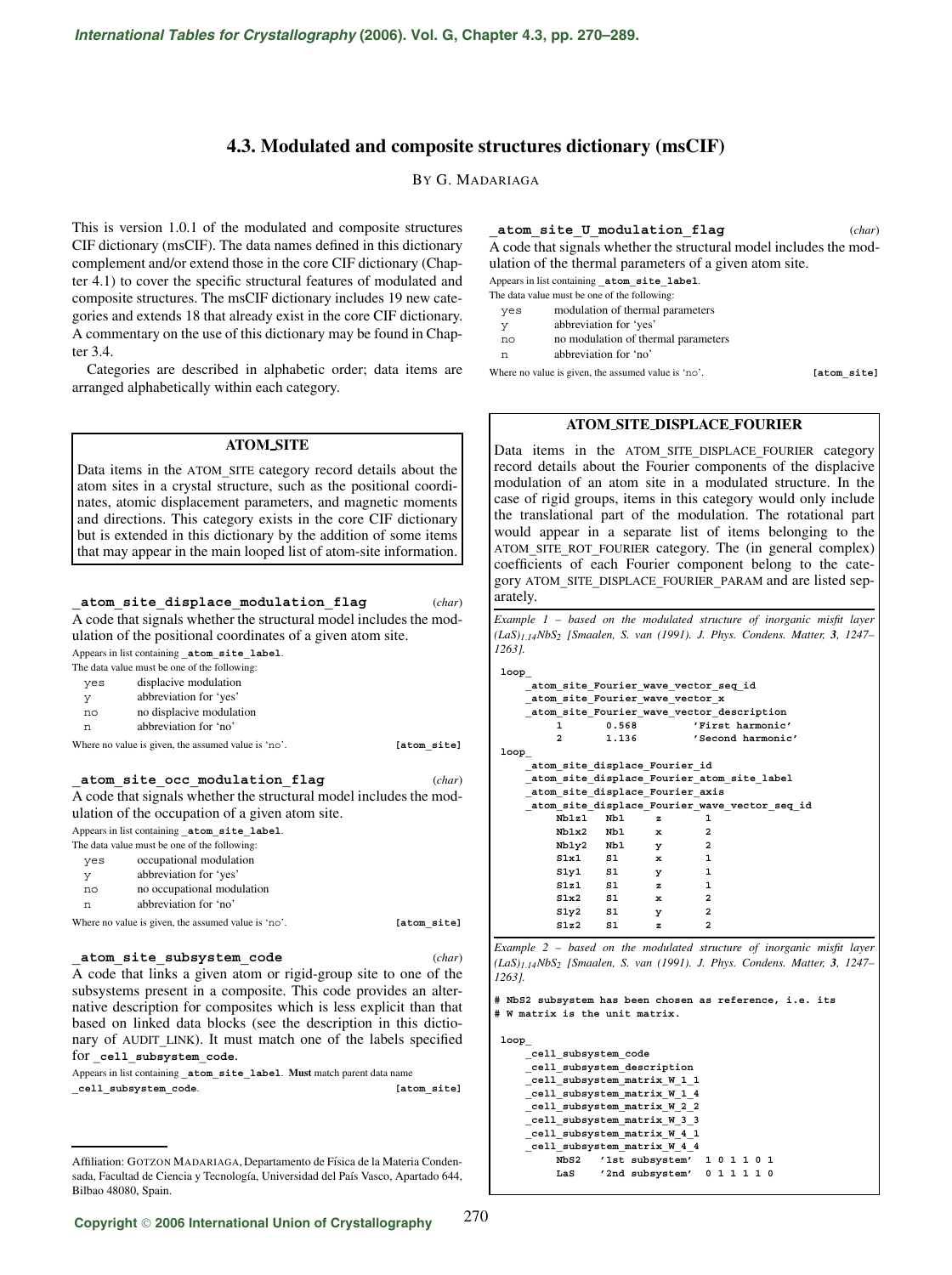**# The modulation wave vectors are referred to the reciprocal # basis of each subsystem. They are related to the reciprocal # basis used to index the whole diffraction pattern through # the W matrices. loop\_ \_atom\_site\_Fourier\_wave\_vector\_seq\_id \_atom\_site\_Fourier\_wave\_vector\_x \_atom\_site\_Fourier\_wave\_vector\_z \_atom\_site\_Fourier\_wave\_vector\_description 1 0.568 0 'First harmonic' 2 1.136 0 'Second harmonic' 3 1.761 0.5 'First harmonic' 4 3.522 1.0 'Second harmonic' # The modulation coefficients given below are referred to # each subsystem. loop\_ \_atom\_site\_displace\_Fourier\_id \_atom\_site\_displace\_Fourier\_atom\_site\_label \_atom\_site\_displace\_Fourier\_axis \_atom\_site\_displace\_Fourier\_wave\_vector\_seq\_id**  $\overline{N}$ b1z1<sup>-</sup>NbS2  $\overline{N}$ b1 z 1 **Nb1x2\_NbS2 Nb1 x 2 Nb1y2\_NbS2 Nb1 y 2 S1x1\_NbS2 S1 x 1 S1y1\_NbS2 S1 y 1 S1z1\_NbS2 S1 z 1 S1x2\_NbS2 S1 x 2 S1y2\_NbS2 S1 y 2 S1z2\_NbS2 S1 z 2 La1x3\_LaS La1 x 3 La1y3\_LaS La1 y 3 La1z3\_LaS La1 z 3 La1x4\_LaS La1 x 4 La1y4\_LaS La1 y 4 La1z4\_LaS La1 z 4**  $S2x3$  LaS  $S2$  x 3 **S2y3\_LaS S2 y 3 S2z3\_LaS S2 z 3 S2x4\_LaS S2 x 4 S2y4\_LaS S2 y 4 S2z4\_LaS S2 z 4** *Example 3 – based on the modulated structure of inorganic misfit layer (LaS)1*.*14NbS2 [Smaalen, S. van (1991). J. Phys. Condens. Matter, 3, 1247– 1263].* **# The same structural data but expressed using a set of # linked data blocks # Items concerning the modulated structure of the first # subsystem data\_LaSNbS2\_MOD\_NbS2 \_audit\_block\_code 1997-07-24|LaSNbS2|G.M.|\_MOD\_NbS2 loop\_ \_audit\_link\_block\_code \_audit\_link\_block\_description 1997-07-24|LaSNbS2|G.M.| 'common experimental and publication data' 1997-07-24|LaSNbS2|G.M.|\_REFRNCE 'reference structure (common data)' 1997-07-21|LaSNbS2|G.M.|\_MOD 'modulated structure (common data)' 1997-07-24|LaSNbS2|G.M.|\_REFRNCE\_NbS2 'reference structure (1st subsystem)' . 'modulated structure (1st subsystem)' 1997-07-24|LaSNbS2|G.M.|\_REFRNCE\_LaS 'reference structure (2nd subsystem)' 1997-07-21|LaSNbS2|G.M.|\_MOD\_LaS 'modulated structure (2nd subsystem)' loop\_ \_atom\_site\_Fourier\_wave\_vector\_seq\_id \_atom\_site\_Fourier\_wave\_vector\_x \_atom\_site\_Fourier\_wave\_vector\_description 1 0.568 'First harmonic'**

**2 1.136 'Second harmonic'**

```
loop_
    _atom_site_displace_Fourier_id
    _atom_site_displace_Fourier_atom_site_label
    _atom_site_displace_Fourier_axis
    _atom_site_displace_Fourier_wave_vector_seq_id
         Nb1z1 Nb1 z 1
         Nb1x2 Nb1 x 2<br>Nb1v2 Nb1 v 2
         Nb1y2 Nb1 y 2
        S1x1 S1 x 1
         S1y1 S1 y 1
         S1z1 S1 z 1
         S1x2 S1 x 2
         S1y2 S1 y 2
         S1z2 S1 z 2
#### End of modulated structure first subsystem data ######
# Items concerning the modulated structure of the second
# subsystem
data_LaSNbS2_MOD_LaS
_audit_block_code 1997-07-24|LaSNbS2|G.M.|_MOD_LaS
loop_
    _audit_link_block_code
     _audit_link_block_description
1997-07-24|LaSNbS2|G.M.|
    'common experimental and publication data'
1997-07-24|LaSNbS2|G.M.|_REFRNCE
    'reference structure (common data)'
1997-07-21|LaSNbS2|G.M.|_MOD
    'modulated structure (common data)'
1997-07-24|LaSNbS2|G.M.|_REFRNCE_NbS2
    'reference structure (1st subsystem)'
1997-07-21|LaSNbS2|G.M.|_MOD_NbS2
    'modulated structure (1st subsystem)'
1997-07-24|LaSNbS2|G.M.|_REFRNCE_LaS
    'reference structure (2nd subsystem)'
    . 'modulated structure (2nd subsystem)'
loop_
    _atom_site_Fourier_wave_vector_seq_id
    _atom_site_Fourier_wave_vector_x
    _atom_site_Fourier_wave_vector_z
    _atom_site_Fourier_wave_vector_description
         1 1.761 0.5 'First harmonic'
         2 3.522 1.0 'Second harmonic'
loop_
    _atom_site_displace_Fourier_id
    _atom_site_displace_Fourier_atom_site_label
    _atom_site_displace_Fourier_axis
    _atom_site_displace_Fourier_wave_vector_seq_id
         La1x1 La1 x 1
         La1y1 La1 y 1
         La1z1 La1 z 1
        La1x2 La1 x 2
         La1y2 La1 y 2
        La1z2 La1 z 2
         S2x1 S2 x 1
         S2y1 S2 y 1
         S2z1 S2 z 1
         S2x2 S2 x 2
         S2y2 S2 y 2
         S2z2 S2 z 2
### End of modulated structure second subsystem data ######
Example 4 – extracted from Baudour & Sanquer [Acta Cryst. (1983), B39, 75–
84].
Note the entry from the ATOM SITES DISPLACE FOURIER category to describe collec-
tive information relating to all the atom sites.
 _atom_sites_displace_Fourier_axes_description
; a1 and a2 are respectively the long molecular axis
    and the axis normal to the mean molecular plane.
;
loop_
    _atom_site_displace_Fourier_id
    _atom_site_displace_Fourier_atom_site_label
     _atom_site_displace_Fourier_axis
    _atom_site_displace_Fourier_wave_vector_seq_id
         Byphenyl_a1_1 Biphenyl a1 1
```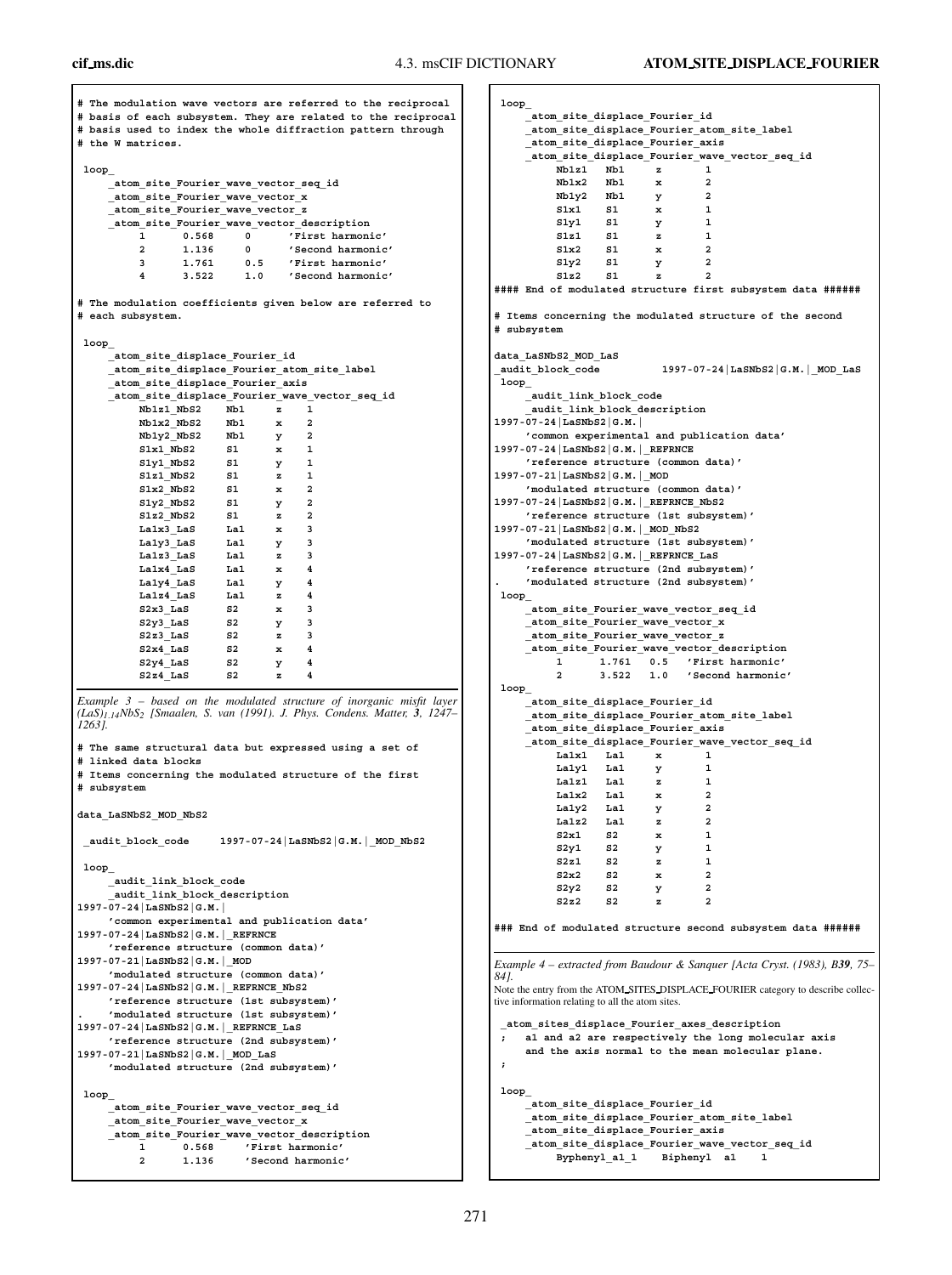#### **\_atom\_site\_displace\_Fourier\_atom\_site\_label**

(*char*)

Modulation parameters are usually looped in separate lists. Modulated parameters are the atom positions (displacive modulation), the atomic occupation (occupational modulation) and/or the atomic anisotropic (or isotropic) displacement parameters (referred to as modulation of thermal parameters, since the term 'displacement parameters' is ambiguous in this context). **\_atom\_site\_displace\_Fourier\_atom\_site\_label** is the code that identifies an atom or rigid group in a loop in which the Fourier components of its displacive modulation are listed. In the case of a rigid group, this list would only include the translational part of its displacive modulation. The rotational part (if any) would appear in a separate list (see **\_atom\_site\_rot\_Fourier\_atom\_site\_label**). This code must match the atom site label of the associated coordinate list and conform to the rules described in **\_atom\_site\_ label**.

Appears in list containing **\_atom\_site\_displace\_Fourier\_id**. **Must** match parent data name **\_atom\_site\_label**. **[atom\_site\_displace\_Fourier]**

**\_atom\_site\_displace\_Fourier\_axis** (*char*)

A label identifying the displacement component of a given atom or rigid group that is being parameterized by Fourier series. **a**, **b** and **c** are the basic lattice vectors of the reference structure. For composites they refer to the reference structure of each subsystem.  $a_1$ ,  $a_2$  and  $a_3$  are defined by **\_atom\_sites\_displace\_Fourier\_axes\_description**.

Appears in list containing **\_atom\_site\_displace\_Fourier\_id**.

The data value must be one of the following:

- x displacement along the *a* axis
- y displacement along the *b* axis
- z displacement along the *c* axis
- a1 displacement along an arbitrary *a*<sup>1</sup> axis
- a2 displacement along an arbitrary  $a_2$  axis
- a 3 displacement along an arbitrary  $a_3$  axis

**[atom\_site\_displace\_Fourier]**

```
_atom_site_displace_Fourier_id (char)
```
A code identifying each component of the displacive modulation of a given atom or rigid group when the modulation is expressed in terms of Fourier series. In the case of a rigid group, it applies only to the translational part of the distortion.

Appears in list as essential element of loop structure. May match child data name(s):

**\_atom\_site\_displace\_Fourier\_param\_id**.

**[atom\_site\_displace\_Fourier]**

# **\_atom\_site\_displace\_Fourier\_wave\_vector\_seq\_id** (*numb*)

A numeric code identifying the wave vectors of the Fourier terms used in the structural model to describe the displacive modulation of an atom or rigid group. In the case of a rigid group, it applies only to the translational part of the distortion. This code must match **\_atom\_site\_Fourier\_wave\_vector\_seq\_id**.

Appears in list containing **\_atom\_site\_displace\_Fourier\_id**. **Must** match parent data name **\_atom\_site\_Fourier\_wave\_vector\_seq\_id**.

**[atom\_site\_displace\_Fourier]**

#### **ATOM SITE DISPLACE FOURIER PARAM**

Data items in the ATOM**\_**SITE**\_**DISPLACE**\_**FOURIER**\_**PARAM category record details about the coefficients of the Fourier series used to describe the displacive modulation of an atom or rigid group. In the case of rigid groups, items in this category would only include the translational part of the modulation. The rotational part would appear in a separate list of items belonging to the ATOM**\_**SITE**\_**ROT**\_**FOURIER**\_**PARAM category. The Fourier components are defined in the category ATOM**\_**SITE**\_**DISPLACE**\_**FOURIER and are listed separately.

*Example 1 – based on the modulated structure of inorganic misfit layer (LaS)1*.*14NbS2 [Smaalen, S. van (1991). J. Phys. Condens. Matter, 3, 1247– 1263].*

```
loop_
```

```
_atom_site_Fourier_wave_vector_seq_id
_atom_site_Fourier_wave_vector_x
_atom_site_Fourier_wave_vector_description
    1 0.568 'First harmonic'
    2 1.136 'Second harmonic'
```
**loop\_**

**loop\_**

|         | atom site displace Fourier id   |                             |              |                                               |  |
|---------|---------------------------------|-----------------------------|--------------|-----------------------------------------------|--|
|         |                                 |                             |              | atom site displace Fourier atom site label    |  |
|         | atom site displace Fourier axis |                             |              |                                               |  |
|         |                                 |                             |              | atom site displace Fourier wave vector seq id |  |
|         | $Nb1z1$ $Nb1$                   |                             | z            | 1                                             |  |
|         |                                 | Nb1x2 Nb1                   | $\mathbf x$  | $\overline{a}$                                |  |
|         |                                 | Nb1y2 Nb1 y                 |              | $\overline{a}$                                |  |
|         |                                 | $S1x1$ $S1$ $x$             |              | $\mathbf{1}$                                  |  |
|         |                                 | $S1y1$ $S1$<br>$\mathbf{y}$ |              | 1                                             |  |
|         |                                 | $S1z1$ $S1$ $z$             |              | $\mathbf{1}$                                  |  |
|         |                                 | $S1x2$ $S1$ $x$             |              | $\overline{\mathbf{2}}$                       |  |
|         | $S1y2$ $S1$                     |                             | $\mathbf{y}$ | $\overline{\mathbf{2}}$                       |  |
|         | $S1z2$ $S1$                     |                             | z            | $\mathbf{r}$                                  |  |
|         |                                 |                             |              |                                               |  |
|         |                                 |                             |              |                                               |  |
| $p_{-}$ |                                 |                             |              |                                               |  |
|         |                                 |                             |              | atom site displace Fourier param id           |  |
|         |                                 |                             |              | atom site displace Fourier param cos          |  |
|         |                                 |                             |              | atom site displace Fourier param sin          |  |
|         |                                 | $Nb1z1 - 0.0006(2) 0.$      |              |                                               |  |
|         | Nb1x2 0.                        |                             |              | 0.0078(17)                                    |  |
|         |                                 | $Nb1y2 -0.0014(7) 0.$       |              |                                               |  |
|         |                                 |                             |              | $S1x1$ 0. $-0.0134(85)$                       |  |
|         |                                 | $S1y1 - 0.0022(12) 0.$      |              |                                               |  |
|         |                                 | $SLz1$ 0.0014(14)           |              | 0.                                            |  |
|         |                                 |                             |              |                                               |  |

*Example 2 – based on the modulated structure of inorganic misfit layer (LaS)1*.*14NbS2 [Smaalen, S. van (1991). J. Phys. Condens. Matter, 3, 1247– 1263].*

**# NbS2 subsystem has been chosen as reference, i.e. its # W matrix is the unit matrix.**

**S1x2 0. -0.0129(27) S1y2 -0.0073(27) 0. S1z2 -0.0012(3) 0.**

**loop\_**

```
_cell_subsystem_code
_cell_subsystem_description
_cell_subsystem_matrix_W_1_1
_cell_subsystem_matrix_W_1_4
_cell_subsystem_matrix_W_2_2
_cell_subsystem_matrix_W_3_3
_cell_subsystem_matrix_W_4_1
_cell_subsystem_matrix_W_4_4
    NbS2 '1st subsystem' 1 0 1 1 0 1
    LaS '2nd subsystem' 0 1 1 1 1 0
```

```
# The modulation wave vectors are referred to the reciprocal
# basis of each subsystem. They are related to the reciprocal
# basis used to index the whole diffraction pattern through
# the W matrices.
```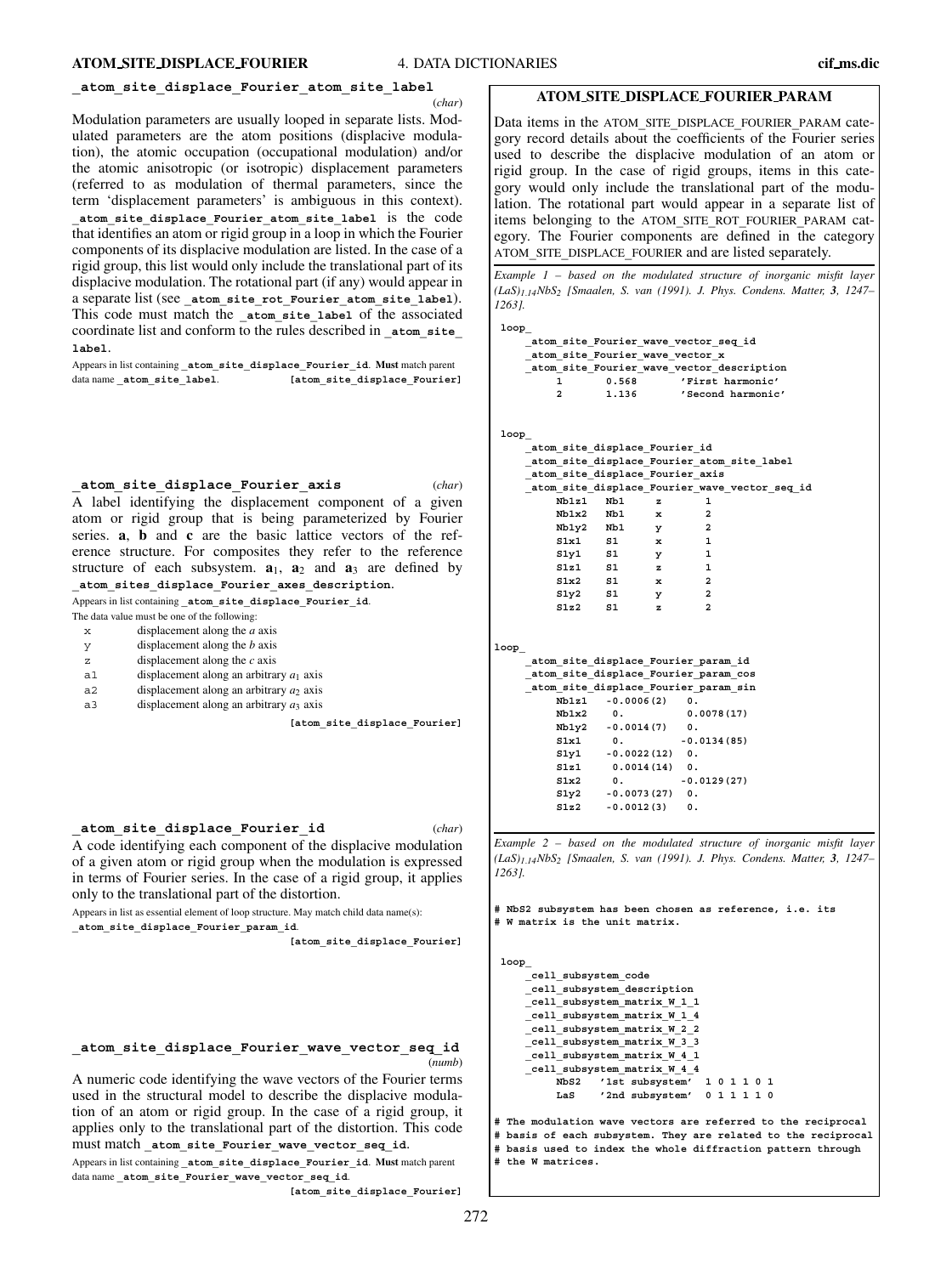# **cif ms.dic** 4.3. msCIF DICTIONARY **ATOM SITE DISPLACE FOURIER PARAM**

**loop\_ atom\_site\_Fourier\_wave\_vector\_seq\_id \_atom\_site\_Fourier\_wave\_vector\_x \_atom\_site\_Fourier\_wave\_vector\_z \_atom\_site\_Fourier\_wave\_vector\_description 1 0.568 0 'First harmonic' 2 1.136 0 'Second harmonic' 3 1.761 0.5 'First harmonic' 4 3.522 1.0 'Second harmonic' # The modulation coefficients given below are referred to # each subsystem. loop\_ \_atom\_site\_displace\_Fourier\_id \_atom\_site\_displace\_Fourier\_atom\_site\_label \_atom\_site\_displace\_Fourier\_axis \_atom\_site\_displace\_Fourier\_wave\_vector\_seq\_id Nb1z1\_NbS2 Nb1 z 1 Nb1x2\_NbS2 Nb1 x 2 Nb1y2\_NbS2 Nb1 y 2 S1x1\_NbS2 S1 x 1 S1y1\_NbS2 S1 y 1 S1z1\_NbS2** S1 z 1 **S1x2\_NbS2 S1 x 2 S1y2\_NbS2 S1 y 2 S1z2\_NbS2 S1 z 2 La1x3\_LaS La1 x 3 La1y3\_LaS La1 y 3 La1z3\_LaS La1 z 3** La1x4<sup>-LaS</sup> La1 x **La1y4\_LaS La1 y 4 La1z4\_LaS La1 z 4 S2x3\_LaS S2 x 3 S2y3\_LaS S2 y 3 S2z3\_LaS S2 z 3 S2x4\_LaS S2 x 4 S2y4\_LaS S2 y 4 S2z4\_LaS S2 z 4 loop\_ \_atom\_site\_displace\_Fourier\_param\_id \_atom\_site\_displace\_Fourier\_param\_cos \_atom\_site\_displace\_Fourier\_param\_sin Nb1z1\_NbS2 -0.0006(2) 0. Nb1x2\_NbS2 0. 0.0078(17) Nb1y2\_NbS2 -0.0014(7) 0. S1x1\_NbS2 0. -0.0134(85) S1y1\_NbS2 -0.0022(12) 0. S1z1\_NbS2 0.0014(14) 0.** S1x2\_NbS2 0. -0.0129(27) **S1y2\_NbS2 -0.0073(27) 0. S1z2\_NbS2 -0.0012(3) 0.** La1x3 LaS 0. -0.0010(22) **La1y3\_LaS 0.0174(4) 0. La1z3\_LaS -0.0005(3) 0. La1x4\_LaS 0. 0.0144(7) La1y4\_LaS 0.0001(14) 0. La1z4\_LaS 0.0008(3) 0.** 0. 0.0059(70) **S2y3\_LaS 0.0081(16) 0. S2z3\_LaS 0.0009(12) 0.**  $S2x4$  LaS 0.  $-0.0030(30)$ **S2y4\_LaS 0.0002(56) 0. S2z4\_LaS 0.0007(10) 0.** *Example 3 – based on the modulated structure of inorganic misfit layer (LaS)1*.*14NbS2 [Smaalen, S. van (1991). J. Phys. Condens. Matter, 3, 1247– 1263].* **# # The same structural data but expressed using a set of # linked data blocks # # Items concerning the modulated structure of the first # subsystem data\_LaSNbS2\_MOD\_NbS2 \_audit\_block\_code 1997-07-24|LaSNbS2|G.M.|\_MOD\_NbS2**

**loop\_ \_audit\_link\_block\_code \_audit\_link\_block\_description 1997-07-24|LaSNbS2|G.M.| 'common experimental and publication data' 1997-07-24|LaSNbS2|G.M.|\_REFRNCE 'reference structure (common data)' 1997-07-21|LaSNbS2|G.M.|\_MOD 'modulated structure (common data)' 1997-07-24|LaSNbS2|G.M.|\_REFRNCE\_NbS2 'reference structure (1st subsystem)' . 'modulated structure (1st subsystem)' 1997-07-24|LaSNbS2|G.M.|\_REFRNCE\_LaS 'reference structure (2nd subsystem)' 1997-07-21|LaSNbS2|G.M.|\_MOD\_LaS 'modulated structure (2nd subsystem)' loop\_ \_atom\_site\_Fourier\_wave\_vector\_seq\_id \_atom\_site\_Fourier\_wave\_vector\_x \_atom\_site\_Fourier\_wave\_vector\_description 1 0.568 'First harmonic' 2 1.136 'Second harmonic' loop\_ \_atom\_site\_displace\_Fourier\_id \_atom\_site\_displace\_Fourier\_atom\_site\_label \_atom\_site\_displace\_Fourier\_axis \_atom\_site\_displace\_Fourier\_wave\_vector\_seq\_id**  $\overline{N}b1z1$   $Nb1$   $z$   $1$ <br> $Nb1x2$   $Nb1$   $x$   $2$ **Nb1x2 Nb1 x 2 Nb1y2 Nb1 y 2 S1x1 S1 x 1 S1y1 S1 y 1 S1z1 S1 z 1 S1x2 S1 x 2 S1y2 S1 y 2 S1z2 S1 z 2 loop\_ \_atom\_site\_displace\_Fourier\_param\_id \_atom\_site\_displace\_Fourier\_param\_cos \_atom\_site\_displace\_Fourier\_param\_sin Nb1z1 -0.0006(2) 0. Nb1x2 0. 0.0078(17) Nb1y2 -0.0014(7) 0.** S1x1 0. -0.0134(85) **S1y1 -0.0022(12) 0. S1z1 0.0014(14) 0.**  $0. 0.0129(27)$ **S1y2 -0.0073(27) 0. S1z2 -0.0012(3) 0. #### End of modulated structure first subsystem data ###### # Items concerning the modulated structure of the second # subsystem data\_LaSNbS2\_MOD\_LaS \_audit\_block\_code 1997-07-24|LaSNbS2|G.M.|\_MOD\_LaS loop\_ \_audit\_link\_block\_code \_audit\_link\_block\_description 1997-07-24|LaSNbS2|G.M.| 'common experimental and publication data' 1997-07-24|LaSNbS2|G.M.|\_REFRNCE 'reference structure (common data)' 1997-07-21|LaSNbS2|G.M.|\_MOD 'modulated structure (common data)' 1997-07-24|LaSNbS2|G.M.|\_REFRNCE\_NbS2 'reference structure (1st subsystem)' 1997-07-21|LaSNbS2|G.M.|\_MOD\_NbS2 'modulated structure (1st subsystem)' 1997-07-24|LaSNbS2|G.M.|\_REFRNCE\_LaS 'reference structure (2nd subsystem)' . 'modulated structure (2nd subsystem)'**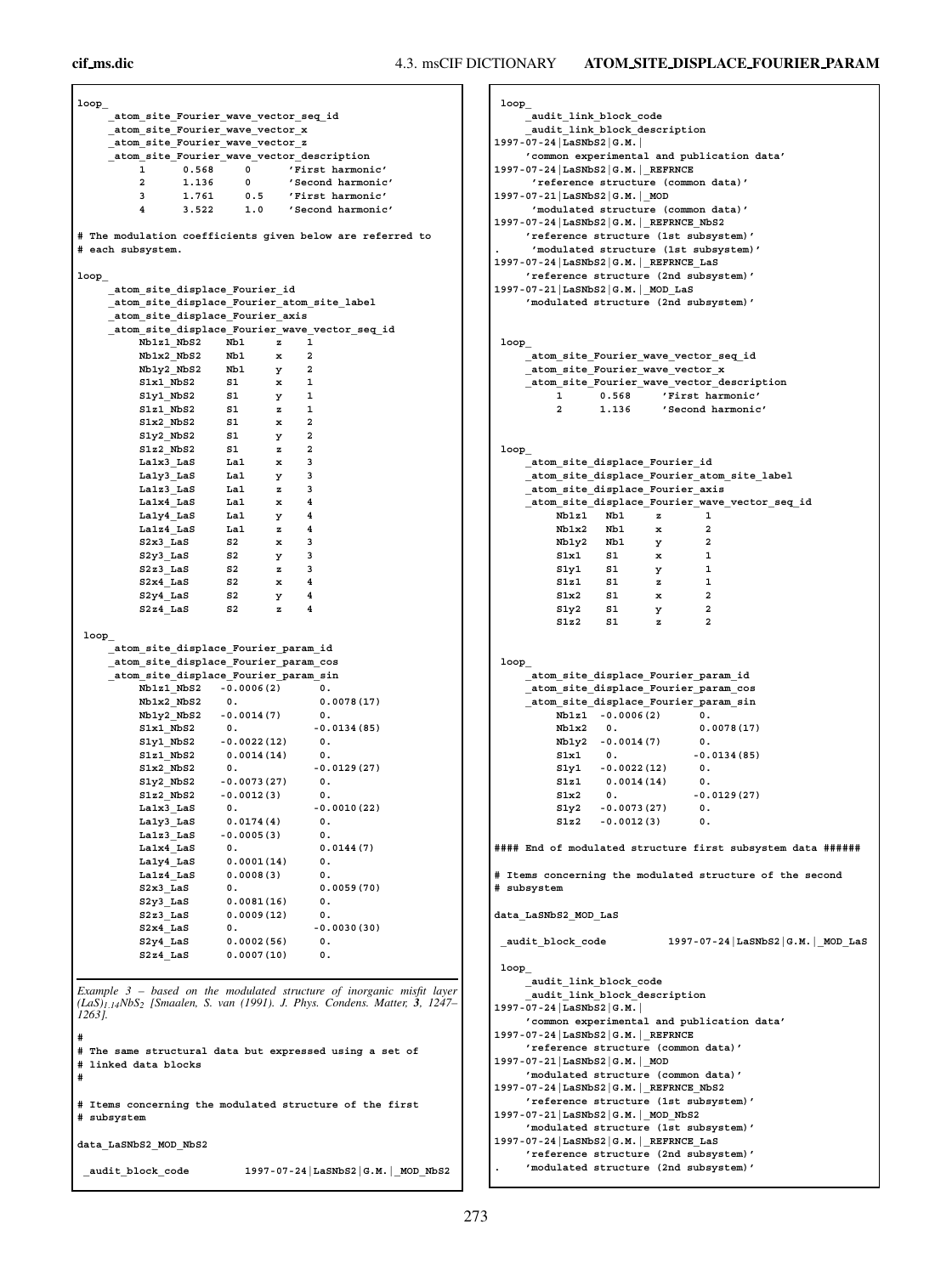| $loop_$    |                                                  |                        |        |                                                       |                                                                                  |
|------------|--------------------------------------------------|------------------------|--------|-------------------------------------------------------|----------------------------------------------------------------------------------|
|            |                                                  |                        |        | atom site Fourier wave vector seq id                  |                                                                                  |
|            | atom site Fourier wave vector x                  |                        |        |                                                       |                                                                                  |
|            | atom site Fourier wave vector z                  |                        |        | atom site Fourier wave vector description             |                                                                                  |
|            | 1                                                | 1.761                  | 0.5    | 'First harmonic'                                      |                                                                                  |
|            | $\overline{a}$                                   | 3.522                  |        | 1.0 'Second harmonic'                                 |                                                                                  |
|            |                                                  |                        |        |                                                       |                                                                                  |
| loop       | _atom_site_displace_Fourier_id                   |                        |        |                                                       |                                                                                  |
|            |                                                  |                        |        | atom site displace Fourier atom site label            |                                                                                  |
|            | atom site displace Fourier axis                  |                        |        |                                                       |                                                                                  |
|            | La1x1                                            | La1                    | x      | 1                                                     | atom site displace Fourier wave vector seq id                                    |
|            | Lalyl                                            | La1                    | у      | $\mathbf{1}$                                          |                                                                                  |
|            | <b>Lalz1</b>                                     | Lal                    | z      | 1                                                     |                                                                                  |
|            | La1x2                                            | Lal                    | x      | $\overline{a}$                                        |                                                                                  |
|            | Laly2                                            | Lal                    | у      | $\overline{\mathbf{2}}$                               |                                                                                  |
|            | La1z2<br>S2x1                                    | Lal<br>S2              | z<br>x | $\overline{\mathbf{2}}$<br>1                          |                                                                                  |
|            | S2y1                                             | S2                     | у      | 1                                                     |                                                                                  |
|            | 52z1                                             | S2                     | z      | 1                                                     |                                                                                  |
|            | S2x2                                             | S2                     | x      | $\overline{a}$                                        |                                                                                  |
|            | S2y2                                             | S2                     | у      | 2                                                     |                                                                                  |
|            | 52z2                                             | S2                     | z      | $\mathbf{2}$                                          |                                                                                  |
| loop       |                                                  |                        |        |                                                       |                                                                                  |
|            |                                                  |                        |        | atom site displace Fourier param id                   |                                                                                  |
|            |                                                  |                        |        | atom site displace Fourier param cos                  |                                                                                  |
|            | La1x1                                            |                        |        | atom site displace Fourier param sin<br>$-0.0010(22)$ |                                                                                  |
|            | Laly1                                            | 0.<br>0.0174(4)        |        | 0.                                                    |                                                                                  |
|            |                                                  | $La1z1 - 0.0005(3)$    |        | О.                                                    |                                                                                  |
|            | $_{\tt La1x2}$                                   | 0.                     |        | 0.0144(7)                                             |                                                                                  |
|            | Laly2                                            | 0.0001(14)             |        | О.                                                    |                                                                                  |
|            | La1z2<br>S2x1                                    | 0.0008(3)              |        | О.                                                    |                                                                                  |
|            | S2y1                                             | 0.<br>0.0081(16)       |        | 0.0059(70)<br>О.                                      |                                                                                  |
|            | 52z1                                             | 0.0009(12)             |        | О.                                                    |                                                                                  |
|            | S2x2                                             | 0.                     |        | $-0.0030(30)$                                         |                                                                                  |
|            | S2y2                                             | 0.0002(56)             |        | О.                                                    |                                                                                  |
|            | \$2z2                                            | 0.0007(10)             |        | О.                                                    |                                                                                  |
|            |                                                  |                        |        |                                                       | ### End of modulated structure second subsystem data ######                      |
|            |                                                  |                        |        |                                                       |                                                                                  |
| 841.       |                                                  |                        |        |                                                       | Example 4 – extracted from Baudour & Sanquer [Acta Cryst. (1983), B39, 75–       |
|            |                                                  |                        |        |                                                       | Note the entry from the ATOM SITES DISPLACE FOURIER category to describe collec- |
|            | tive information relating to all the atom sites. |                        |        |                                                       |                                                                                  |
|            |                                                  |                        |        | atom sites displace Fourier axes description          |                                                                                  |
| $\ddot{ }$ |                                                  |                        |        |                                                       | al and a2 are respectively the long molecular axis                               |
|            |                                                  |                        |        |                                                       | and the axis normal to the mean molecular plane.                                 |
| ;          |                                                  |                        |        |                                                       |                                                                                  |
|            |                                                  |                        |        |                                                       |                                                                                  |
| loop       | atom site displace Fourier id                    |                        |        |                                                       |                                                                                  |
|            |                                                  |                        |        | atom site displace Fourier atom site label            |                                                                                  |
|            | atom site displace Fourier axis                  |                        |        |                                                       |                                                                                  |
|            |                                                  |                        |        | atom site displace Fourier wave vector seq id         |                                                                                  |
|            |                                                  | Byphenyl a1 1          |        | Biphenyl al                                           | 1                                                                                |
| loop       |                                                  |                        |        |                                                       |                                                                                  |
|            |                                                  |                        |        | _atom_site_displace_Fourier_param_id                  |                                                                                  |
|            |                                                  |                        |        | atom site displace Fourier param modulus              |                                                                                  |
|            |                                                  |                        |        | atom site displace Fourier param phase                |                                                                                  |
|            |                                                  | Byphenyl a1 1 0.035(5) |        |                                                       | О.                                                                               |

**\_atom\_site\_displace\_Fourier\_param\_cos** (*numb, su*) The displacive distortion of a given atom or rigid group (see also atom site rot Fourier param cos) is usually parameterized by Fourier series. Each term of the series commonly adopts two different representations: the sine–cosine form,

 $A_c \cos(2\pi \mathbf{k}\mathbf{r}) + A_s \sin(2\pi \mathbf{k}\mathbf{r}),$ 

and the modulus–argument form,

 $|A| \cos(2\pi \mathbf{kr} + \varphi),$ 

where **k** is the wave vector of the term and **r** is the atomic average position. atom site displace Fourier param cos is the cosine coefficient  $(A<sub>c</sub>)$  corresponding to the Fourier term defined by **\_atom\_site\_displace\_Fourier\_atom\_site\_label**, **\_atom\_site\_displace\_Fourier\_axis** and **\_atom\_site\_ displace\_Fourier\_wave\_vector\_seq\_id**. Atomic or rigid-group displacements must be expressed as fractions of the unit cell or in ångströms if the modulations are referred to some special axes defined by **\_atom\_sites\_displace\_Fourier\_axes\_description**. Appears in list containing **\_atom\_site\_displace\_Fourier\_param\_id**. Where no value is given, the assumed value is '0.0'.

**[atom\_site\_displace\_Fourier\_param]**

**\_atom\_site\_displace\_Fourier\_param\_id** (*char*) A code identifying the (in general complex) coefficient of each term present in the Fourier series describing the displacive modulation of a given atom or rigid group. In the case of a rigid group, it applies only to the translational part of the distortion. This code must match **\_atom\_site\_displace\_Fourier\_id**.

Appears in list as essential element of loop structure. **Must** match parent data name **\_atom\_site\_displace\_Fourier\_id**.

**[atom\_site\_displace\_Fourier\_param]**

# **\_atom\_site\_displace\_Fourier\_param\_modulus**

(*numb, su*) The displacive distortion of a given atom or rigid group (see also atom site rot Fourier param modulus) is usually parameterized by Fourier series. Each term of the series commonly adopts two different representations: the sine–cosine form,

```
A_c \cos(2\pi \mathbf{k}\mathbf{r}) + A_s \sin(2\pi \mathbf{k}\mathbf{r}),
```
and the modulus–argument form,

```
|A| \cos(2\pi \mathbf{kr} + \varphi),
```
where **k** is the wave vector of the term and **r** is the atomic average position. **\_atom\_site\_displace\_Fourier\_param\_modulus** is the modulus  $(|A|)$  of the complex amplitude corresponding to the Fourier term defined by atom site displace **Fourier\_atom\_site\_label**, **\_atom\_site\_displace\_Fourier\_ axis** and **\_atom\_site\_displace\_Fourier\_wave\_ vector\_seq\_id**. Atomic or rigid-group displacements must be expressed as fractions of the unit cell or in angströms if the modulations are referred to some special axes defined by **\_atom\_sites\_displace\_Fourier\_axes\_description**.

Appears in list containing **\_atom\_site\_displace\_Fourier\_param\_id**.

The permitted range is  $0.0 \rightarrow \infty$ . Where no value is given, the assumed value is '0.0'. **[atom\_site\_displace\_Fourier\_param]**

**\_atom\_site\_displace\_Fourier\_param\_phase** (*numb, su*) The displacive distortion of a given atom or rigid group (see also atom site rot Fourier param phase) is usually parameterized by Fourier series. Each term of the series commonly adopts two different representations: the sine–cosine form,

$$
A_c \cos(2\pi \mathbf{kr}) + A_s \sin(2\pi \mathbf{kr}),
$$

and the modulus–argument form,

 $|A| \cos(2\pi \mathbf{kr} + \varphi),$ 

where **k** is the wave vector of the term and **r** is the atomic average position. **\_atom\_site\_displace\_Fourier\_param\_phase** is the phase  $(\varphi/2\pi)$  in cycles of the complex amplitude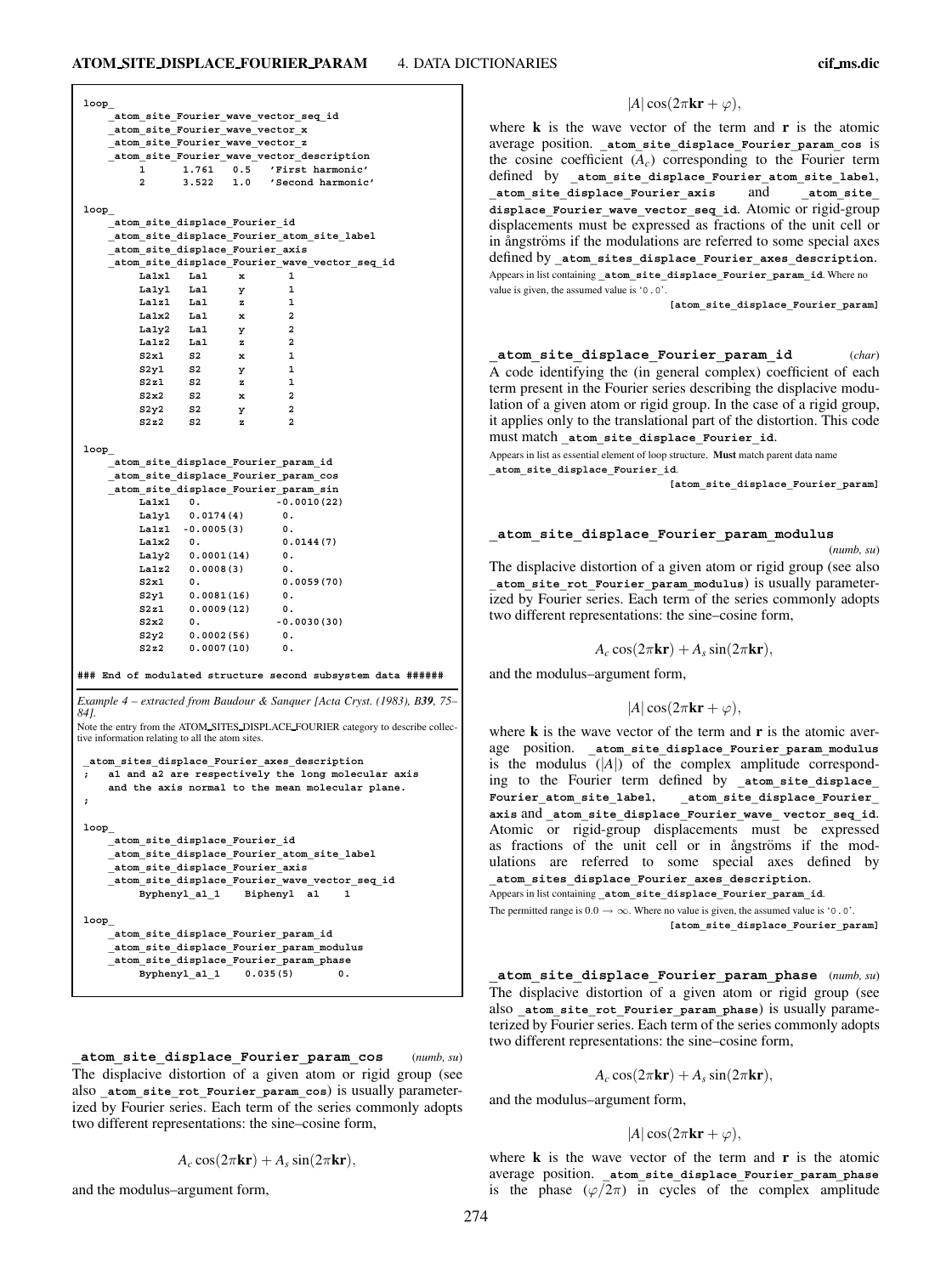corresponding to the Fourier term defined by atom site **displace\_Fourier\_atom\_site\_label**, **\_atom\_site\_displace\_ Fourier\_axis** and **\_atom\_site\_displace\_Fourier\_wave\_ vector\_seq\_id**.

Appears in list containing **\_atom\_site\_displace\_Fourier\_param\_id**.

The permitted range is  $-1.0 \rightarrow 1.0$ . Where no value is given, the assumed value is '0.0'. **[atom\_site\_displace\_Fourier\_param]**

**\_atom\_site\_displace\_Fourier\_param\_sin** (*numb, su*) The displacive distortion of a given atom or rigid group (see also atom site rot Fourier param sin) is usually parameterized by Fourier series. Each term of the series commonly adopts two different representations: the sine–cosine form,

$$
A_c \cos(2\pi \mathbf{kr}) + A_s \sin(2\pi \mathbf{kr}),
$$

and the modulus–argument form,

$$
|A|\cos(2\pi\mathbf{kr}+\varphi),
$$

where **k** is the wave vector of the term and **r** is the atomic average position. **\_atom\_site\_displace\_Fourier\_param\_sin** is the sine coefficient  $(A<sub>s</sub>)$  corresponding to the Fourier term defined by **\_atom\_site\_displace\_Fourier\_atom\_site\_label**, **\_atom\_site\_displace\_Fourier\_axis** and **\_atom\_site\_ displace\_Fourier\_wave\_vector\_seq\_id**. Atomic or rigid-group displacements must be expressed as fractions of the unit cell or in ångströms if the modulations are referred to some special axes defined by **\_atom\_sites\_displace\_Fourier\_axes\_description**. Appears in list containing **\_atom\_site\_displace\_Fourier\_param\_id**. Where no value is given, the assumed value is '0.0'.

**[atom\_site\_displace\_Fourier\_param]**

# **ATOM SITE DISPLACE SPECIAL FUNC**

Data items in the ATOM**\_**SITE**\_**DISPLACE**\_**SPECIAL**\_**FUNC category record details about the displacive modulation of an atom site in a modulated structure when it is not described by Fourier series. Special functions are effective in some cases where the modulations are highly anharmonic, since the number of parameters is drastically reduced. However, they are in general discontinuous or with discontinuous derivatives and therefore these functions describe an ideal situation that never occurs in a real modulated crystal. Up to now, only a few types of special functions have been used and all of them come from the *JANA* suite of programs. Although this approach is far from being general, it has the advantage that the functions are tightly defined and therefore the atomic displacements and occupations can be calculated easily. In this dictionary, only the special functions available in *JANA*2000 have been included. These are: (1) Sawtooth functions for atomic displacive modulation along *x*, *y* and *z*. (2) Crenel functions for the occupational modulation of atoms and rigid groups. Both of these only apply to one-dimensional modulated structures.

*Example 1 – extracted from Gao, Coppens, Cox & Moodenbaugh [Acta Cryst. (1993), A49, 141-148].*

```
#------------------------------
   # In this example the displacive modulation of the O(4)
   # atom was modelled using a sawtooth-shaped function.
#------------------------------
loop_
    _atom_site_displace_special_func_atom_site_label
    _atom_site_displace_special_func_sawtooth_ax
    _atom_site_displace_special_func_sawtooth_ay
    _atom_site_displace_special_func_sawtooth_az
    _atom_site_displace_special_func_sawtooth_c
     _atom_site_displace_special_func_sawtooth_w
     O(4) -0.270(6) 0.022(9) 0.014(2) 0.42(2) 1.07(2)
```
**\_atom\_site\_displace\_special\_func\_atom\_site\_label**

(*char*) The code that identifies an atom in a loop in which the special function that describes its displacive modulation is being defined. This code must match the atom site label of the associated coordinate list and conform to the rules described in **\_atom\_site\_label**. Appears in list as essential element of loop structure. **Must** match parent data name **\_atom\_site\_label**. **[atom\_site\_displace\_special\_func]**

**\_atom\_site\_displace\_special\_func\_sawtooth\_ax \_atom\_site\_displace\_special\_func\_sawtooth\_ay \_atom\_site\_displace\_special\_func\_sawtooth\_az \_atom\_site\_displace\_special\_func\_sawtooth\_c \_atom\_site\_displace\_special\_func\_sawtooth\_w** (*numb, su*)

**\_atom\_site\_displace\_special\_func\_sawtooth\_** items are the adjustable parameters of a sawtooth function. A displacive sawtooth function along the internal space is defined as follows:

$$
u_x = 2a_x \left(\frac{x_4-c}{w}\right), \quad u_y = 2a_y \left(\frac{x_4-c}{w}\right), \quad u_z = 2a_z \left(\frac{x_4-c}{w}\right)
$$

for *x*<sub>4</sub> belonging to the interval  $[c - (w/2), c + (w/2)]$ , where  $a_x$ ,  $a<sub>y</sub>$  and  $a<sub>z</sub>$  are the amplitudes (maximum displacements) along each crystallographic axis,  $w$  is its width,  $x_4$  is the internal coordinate and *c* is the centre of the function in internal space.  $u_x$ ,  $u_y$  and  $u<sub>z</sub>$  must be expressed in relative units. The use of this function is restricted to one-dimensional modulated structures. For more details, see the manual for *JANA* 2000 (Petříček & Dušek, 2000).

Reference: Petříček, V. & Dušek, M. (2000). *JANA*2000. *The crystallographic computing system.* Institute of Physics, Prague, Czech Republic.

Appears in list containing

**\_atom\_site\_displace\_special\_func\_atom\_site\_label**. Where no value is given, the assumed value is '0.0'. **[atom\_site\_displace\_special\_func]**

# **ATOM SITE FOURIER WAVE VECTOR**

Data items in the ATOM**\_**SITE**\_**FOURIER**\_**WAVE**\_**VECTOR category record details about the wave vectors of the Fourier terms used in the structural model.

*Example 1 – based on the modulated structure of inorganic misfit layer (LaS)1*.*14NbS2 [Smaalen, S. van (1991). J. Phys. Condens. Matter, 3, 1247– 1263].*

**loop\_**

**\_atom\_site\_Fourier\_wave\_vector\_seq\_id \_atom\_site\_Fourier\_wave\_vector\_x \_atom\_site\_Fourier\_wave\_vector\_description 1 0.568 'First harmonic' 2 1.136 'Second harmonic'**

**\_atom\_site\_Fourier\_wave\_vector\_description** (*char*) A description of the linear combination involved in a given Fourier wave vector used to describe the atomic modulation functions. Appears in list containing **\_atom\_site\_Fourier\_wave\_vector\_seq\_id**. Example: 'q(4)=q(1)+q(2)'. **[atom\_site\_Fourier\_wave\_vector]**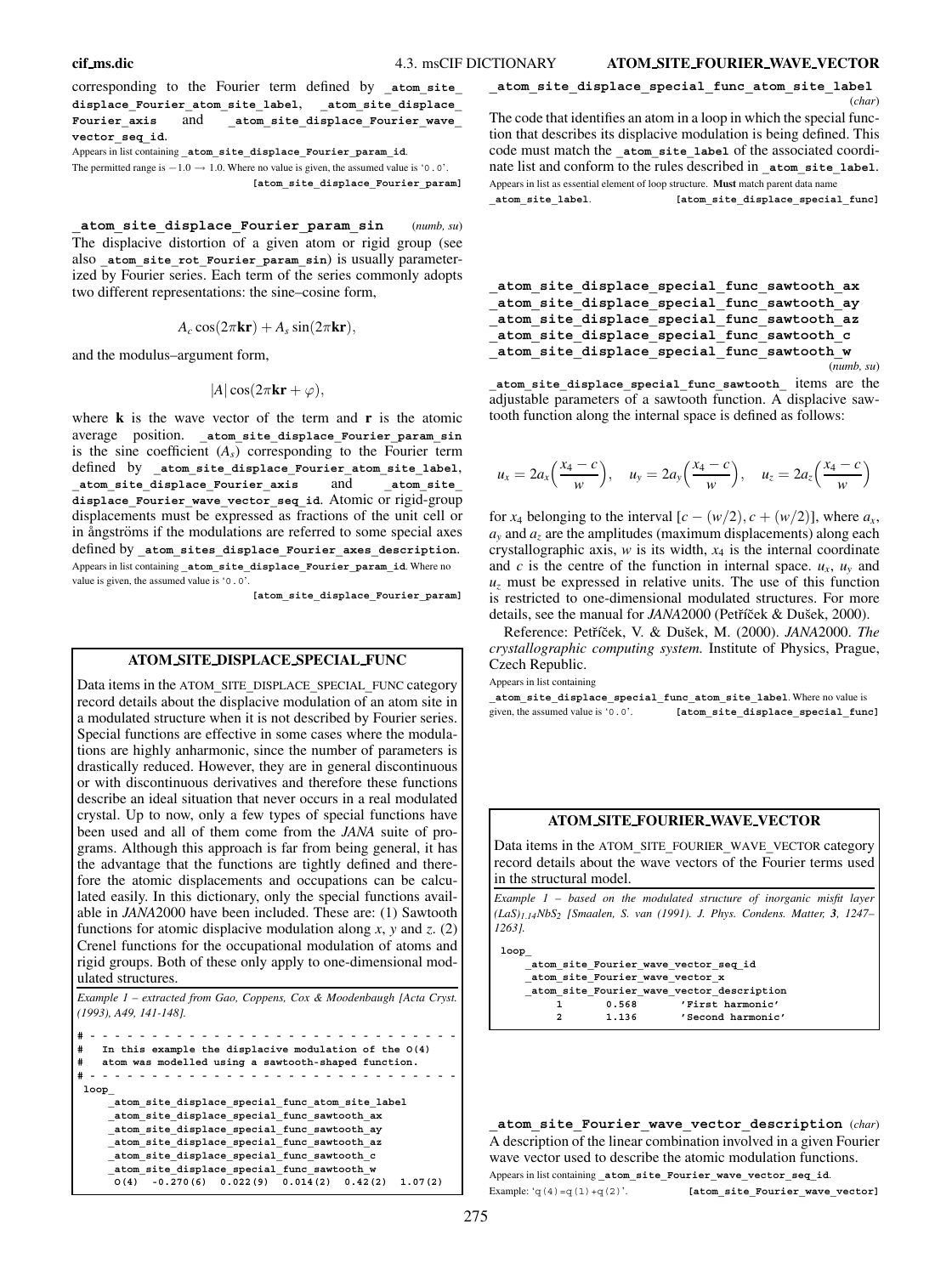# **ATOM SITE FOURIER WAVE VECTOR** 4. DATA DICTIONARIES **cif ms.dic**

**\_atom\_site\_Fourier\_wave\_vector\_seq\_id** (*numb*) A numeric code identifying the wave vectors defined in **\_atom\_site\_Fourier\_wave\_vector\_**. Appears in list. May match child data name(s): **\_atom\_site\_displace\_Fourier\_wave\_vector\_seq\_id**, **\_atom\_site\_occ\_Fourier\_wave\_vector\_seq\_id**, **\_atom\_site\_rot\_Fourier\_wave\_vector\_seq\_id**,

**\_atom\_site\_U\_Fourier\_wave\_vector\_seq\_id**.

**[atom\_site\_Fourier\_wave\_vector]**

# **\_atom\_site\_Fourier\_wave\_vector\_x \_atom\_site\_Fourier\_wave\_vector\_y \_atom\_site\_Fourier\_wave\_vector\_z** (*numb*)

Wave vectors of the Fourier terms used in the structural model to describe the atomic modulation functions, expressed with respect to the three-dimensional reciprocal basis that spans the lattice of main reflections. They are linear combinations with integer coefficients of the independent wave vectors given in the **\_cell\_wave\_vector\_** list. Therefore a generic Fourier wave vector is expressed as

$$
\mathbf{k} = n(1)\mathbf{q}(1) + \ldots + n(p)\mathbf{q}(p),
$$

where *p* is given by cell modulation dimension. In the case of composites described in a single data block, these wave vectors are expressed with respect to the three-dimensional reciprocal basis of each subsystem (see **\_cell\_subsystem\_matrix\_W\_**).

Appears in list containing **\_atom\_site\_Fourier\_wave\_vector\_seq\_id**. Where no value is given, the assumed value is '0.0'. **[atom\_site\_Fourier\_wave\_vector]**

#### **ATOM SITE OCC FOURIER**

Data items in the ATOM**\_**SITE**\_**OCC**\_**FOURIER category record details about the Fourier components of the occupational modulation of the atom sites in a modulated structure. The (in general complex) coefficients of each Fourier component belong to the category ATOM**\_**SITE**\_**OCC**\_**FOURIER**\_**PARAM and are listed separately.

*Example 1 – extracted from Madariaga, Zu´niga, Paciorek & Bocanegra [Acta ˜ Cryst. (1990), B46, 620–628].*

**loop\_ \_atom\_site\_occ\_Fourier\_id \_atom\_site\_occ\_Fourier\_atom\_site\_label \_atom\_site\_occ\_Fourier\_wave\_vector\_seq\_id CuBr4\_1 CuBr4 1 NC4\_1\_1 (NC4)1 1 NC4\_2\_1 (NC4)2 1**

**\_atom\_site\_occ\_Fourier\_atom\_site\_label** (*char*) Modulation parameters are usually looped in separate lists. Modulated parameters are the atom positions (displacive modulation), the atomic occupation (occupational modulation) and/or the atomic anisotropic (or isotropic) displacement parameters (referred to as modulation of thermal parameters, since the term 'displacement parameters' is ambiguous in this context). **\_atom\_site\_occ\_Fourier\_atom\_site\_label** is the code that identifies an atom in a loop in which the Fourier components of its occupational modulation are listed. This code must match the **\_atom\_site\_label** of the associated coordinate list and conform to the rules described in **\_atom\_site\_label**.

Appears in list. **Must** match parent data name **\_atom\_site\_label**.

**[atom\_site\_occ\_Fourier]**

# **\_atom\_site\_occ\_Fourier\_id** (*char*)

A code identifying each component of the occupational modulation of a given atom or rigid group when the modulation is expressed in terms of Fourier series.

Appears in list as essential element of loop structure. May match child data name(s): **\_atom\_site\_occ\_Fourier\_param\_id**. **[atom\_site\_occ\_Fourier]**

**\_atom\_site\_occ\_Fourier\_wave\_vector\_seq\_id** (*numb*) A numeric code identifying the wave vectors of the Fourier terms used in the structural model to describe the modulation functions corresponding to the occupational part of the distortion. This code must match **\_atom\_site\_Fourier\_wave\_vector\_seq\_id**.

Appears in list containing **\_atom\_site\_occ\_Fourier\_id**. **Must** match parent data name **\_atom\_site\_Fourier\_wave\_vector\_seq\_id**.

**[atom\_site\_occ\_Fourier]**

#### **ATOM SITE OCC FOURIER PARAM**

Data items in the ATOM**\_**SITE**\_**OCC**\_**FOURIER**\_**PARAM category record details about the coefficients of the Fourier series used to describe the occupational modulation of the atom sites in a modulated structure. The Fourier components are defined in the category ATOM**\_**SITE**\_**OCC**\_**FOURIER and are listed separately.

*Example 1 – extracted from Madariaga, Zu´niga, Paciorek & Bocanegra [Acta ˜ Cryst. (1990), B46, 620–628].*

**loop\_**

**\_atom\_site\_occ\_Fourier\_param\_id \_atom\_site\_occ\_Fourier\_param\_modulus \_atom\_site\_occ\_Fourier\_param\_phase CuBr4\_1 0.397(11) 0.392(6) NC4\_1\_1 0.216(42) -0.047(33) NC4\_2\_1 0.208(48) 0.132(27)**

**\_atom\_site\_occ\_Fourier\_param\_cos** (*numb, su*) The occupational distortion of a given atom or rigid group is usually parameterized by Fourier series. Each term of the series commonly adopts two different representations: the sine–cosine form,

$$
P_c \cos(2\pi \mathbf{kr}) + P_s \sin(2\pi \mathbf{kr}),
$$

and the modulus–argument form,

 $|P| \cos(2\pi \mathbf{kr} + \delta),$ 

where **k** is the wave vector of the term and **r** is the atomic average position. **\_atom\_site\_occ\_Fourier\_param\_cos** is the cosine coefficient  $(P_c)$  corresponding to the Fourier term defined by **\_atom\_site\_occ\_Fourier\_atom\_site\_label** and **\_atom\_site\_occ\_Fourier\_wave\_vector\_seq\_id**.

Appears in list containing **atom site occ Fourier param id**. Where no value is given, the assumed value is '0.0'. **[atom\_site\_occ\_Fourier\_param]**

**\_atom\_site\_occ\_Fourier\_param\_id** (*char*) A code identifying the (in general complex) coefficient of each term present in the Fourier series describing the occupational modulation of a given atom or rigid group. This code must match **\_atom\_site\_occ\_Fourier\_id**.

Appears in list as essential element of loop structure. **Must** match parent data name **\_atom\_site\_occ\_Fourier\_id**. **[atom\_site\_occ\_Fourier\_param]**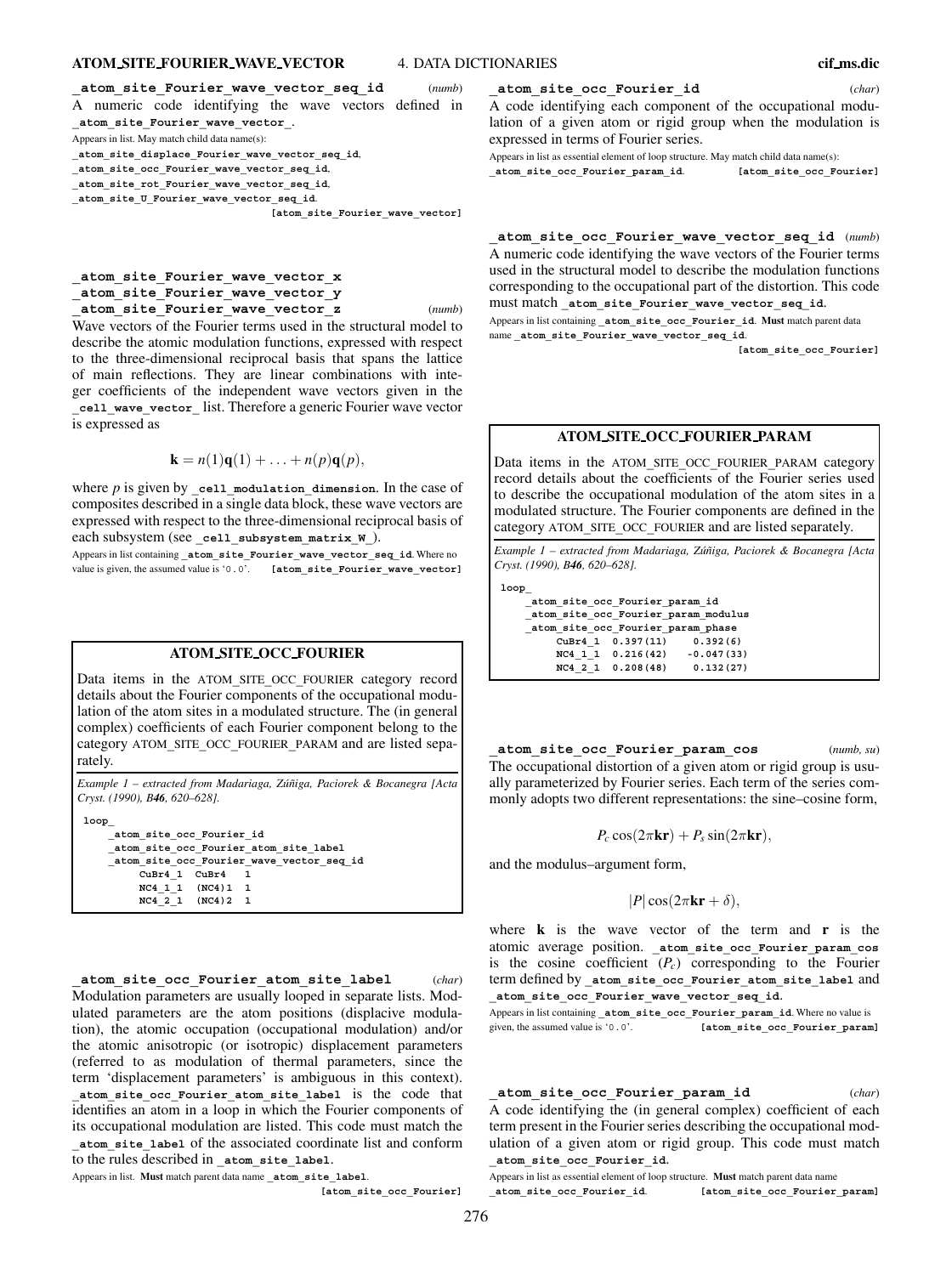**\_atom\_site\_occ\_Fourier\_param\_modulus** (*numb, su*) The occupational distortion of a given atom or rigid group is usually parameterized by Fourier series. Each term of the series commonly adopts two different representations: the sine–cosine form,

$$
P_c \cos(2\pi \mathbf{kr}) + P_s \sin(2\pi \mathbf{kr}),
$$

and the modulus–argument form,

$$
|P|\cos(2\pi\mathbf{kr}+\delta),
$$

where **k** is the wave vector of the term and **r** is the atomic average position. **\_atom\_site\_occ\_Fourier\_param\_modulus** is the modulus (|*P*|) of the complex amplitude corresponding to the Fourier term defined by **\_atom\_site\_occ\_Fourier\_atom\_site\_label** and **\_atom\_site\_occ\_Fourier\_wave\_vector\_seq\_id**.

Appears in list containing **\_atom\_site\_occ\_Fourier\_param\_id**.

The permitted range is  $0.0 \rightarrow \infty$ . Where no value is given, the assumed value is '0.0'. **[atom\_site\_occ\_Fourier\_param]**

**\_atom\_site\_occ\_Fourier\_param\_phase** (*numb, su*) The occupational distortion of a given atom or rigid group is usually parameterized by Fourier series. Each term of the series commonly adopts two different representations: the sine–cosine form,

$$
P_c \cos(2\pi \mathbf{kr}) + P_s \sin(2\pi \mathbf{kr}),
$$

and the modulus–argument form,

$$
|P|\cos(2\pi\mathbf{kr}+\delta),
$$

where **k** is the wave vector of the term and **r** is the atomic average position. atom site occ Fourier param phase is the phase  $(\delta/2\pi)$  in cycles corresponding to the Fourier term defined by **\_atom\_site\_occ\_Fourier\_atom\_site\_label** and **\_atom\_site\_ occ\_Fourier\_wave\_vector\_seq\_id**.

Appears in list containing **\_atom\_site\_occ\_Fourier\_param\_id**.

The permitted range is  $-1.0 \rightarrow 1.0$ . Where no value is given, the assumed value is '0.0'. **[atom\_site\_occ\_Fourier\_param]**

**\_atom\_site\_occ\_Fourier\_param\_sin** (*numb, su*)

The occupational distortion of a given atom or rigid group is usually parameterized by Fourier series. Each term of the series commonly adopts two different representations: the sine–cosine form,

$$
P_c \cos(2\pi \mathbf{kr}) + P_s \sin(2\pi \mathbf{kr}),
$$

and the modulus–argument form,

$$
|P|\cos(2\pi\mathbf{kr}+\delta)
$$

where **k** is the wave vector of the term and **r** is the atomic average position. **\_atom\_site\_occ\_Fourier\_param\_sin** is the sine coefficient  $(P_s)$  corresponding to the Fourier term defined by **\_atom\_site\_occ\_Fourier\_atom\_site\_label** and **\_atom\_site\_ occ\_Fourier\_wave\_vector\_seq\_id**.

Appears in list containing **\_atom\_site\_occ\_Fourier\_param\_id**. Where no value is given, the assumed value is '0.0'. **[atom\_site\_occ\_Fourier\_param**] Data items in the ATOM**\_**SITE**\_**OCC**\_**SPECIAL**\_**FUNC category record details about the occupational modulation of a given atom or rigid group in a modulated structure when it is not described by Fourier series. Special functions are effective in some cases where the modulations are highly anharmonic, since the number of parameters is drastically reduced. However, they are in general discontinuous or with discontinuous derivatives and therefore these functions describe an ideal situation that never occurs in a real modulated crystal. Up to now, only a few types of special functions have been used and all of them come from the *JANA* suite of programs. Although this approach is far from being general, it has the advantage that the functions are tightly defined and therefore the atomic displacements and occupations can be calculated easily. In this dictionary, only the special functions available in *JANA*2000 have been included. These are: (1) Sawtooth functions for atomic displacive modulation along *x*, *y* and *z*. (2) Crenel functions for the occupational modulation of atoms and rigid groups. Both of these only apply to one-dimensional modulated structures.

*Example 1 – extracted from Elding-Ponten, Stenberg, Lidin, Madariaga & P ´ erez- ´ Mato [Acta Cryst. (1997), B53, 364–372].*

```
#------------------------------
   # In this example the occupational modulation of the Mn(2)
   # atom was modelled using a square-wave crenel function.
#------------------------------
loop_
    _atom_site_occ_special_func_atom_site_label
     _atom_site_occ_special_func_crenel_c
    _atom_site_occ_special_func_crenel_w
        Mn(2) 0.25 0.623(4)
```
#### **\_atom\_site\_occ\_special\_func\_atom\_site\_label** (*char*)

The code that identifies an atom or rigid group in a loop in which the parameters of the special function that describes its occupational modulation are listed. This code must match the **\_atom\_site\_label** of the associated coordinate list and conform to the rules described in **\_atom\_site\_label**.

Appears in list as essential element of loop structure. **Must** match parent data name **\_atom\_site\_label**. **[atom\_site\_occ\_special\_func]**

#### **\_atom\_site\_occ\_special\_func\_crenel\_c**

**\_atom\_site\_occ\_special\_func\_crenel\_w** (*numb, su*) **\_atom\_site\_occ\_special\_func\_crenel\_** items are the adjustable parameters of a crenel function. An occupational crenel function along the internal space is defined as follows:

$$
p(x_4) = 1
$$
 if  $x_4$  belongs to the interval  $[c - w/2, c + w/2]$ ,  
\n $p(x_4) = 0$  if  $x_4$  is outside the interval  $[c - w/2, c + w/2]$ ,

where  $x_4$  is the internal coordinate,  $c$  is the centre of the function in internal space and *w* is its width. The use of this function is restricted to one-dimensional modulated structures. For more details, see the manual for *JANA*2000 (Petříček & Dušek, 2000).

Reference: Petříček, V. & Dušek, M. (2000). JANA2000. The *crystallographic computing system.* Institute of Physics, Prague, Czech Republic.

Appears in list containing **\_atom\_site\_occ\_special\_func\_atom\_site\_label**. Where no value is given, the assumed value is '0.0'.

**[atom\_site\_occ\_special\_func]**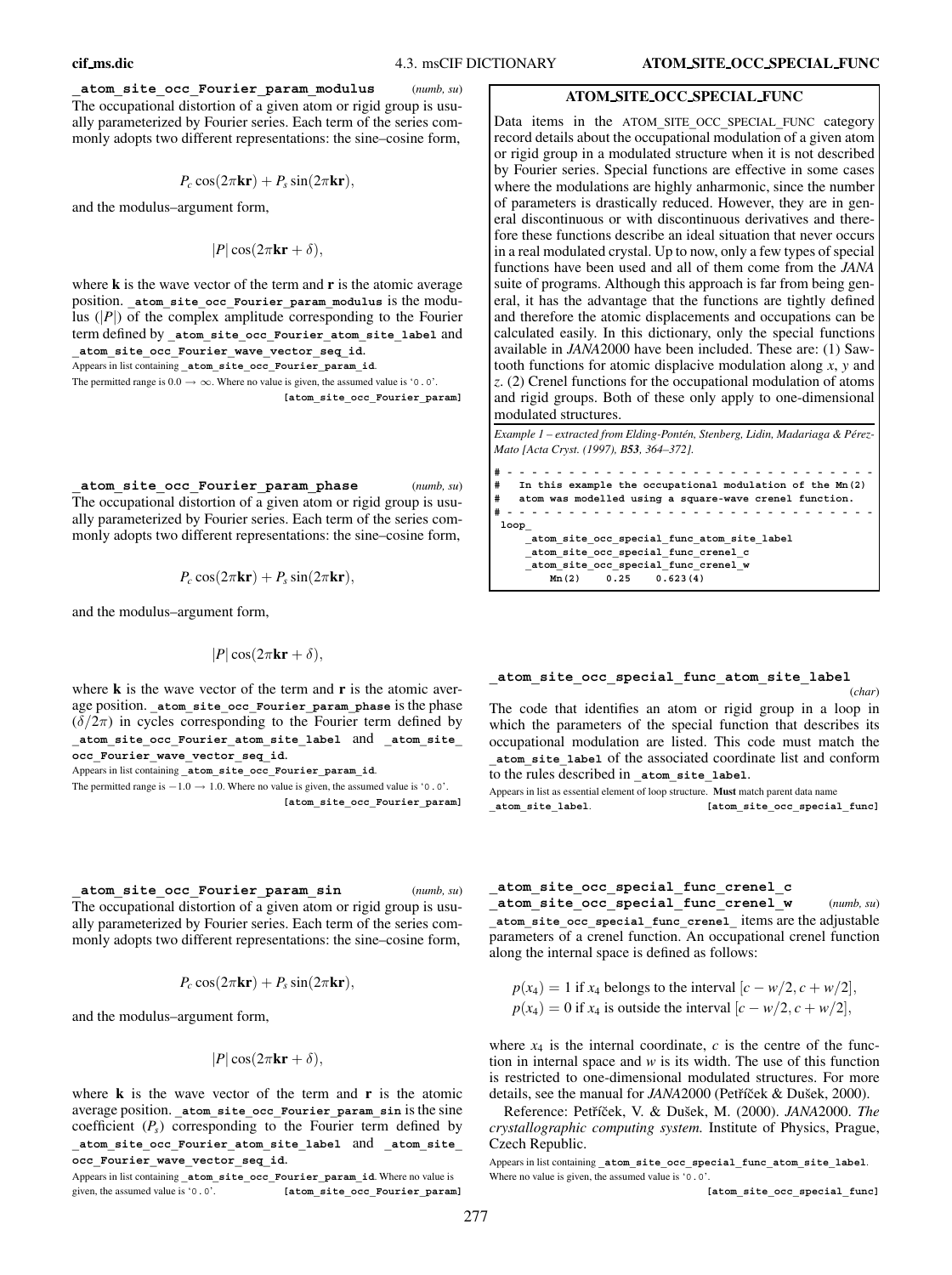# **ATOM SITE PHASON**

Data items in the ATOM**\_**SITE**\_**PHASON category record details about the atomic phason correction. Although this kind of correction is intended to be overall, some refinement programs (for example, *JANA*2000) allow for this (theoretically dubious) atomdependent phason treatment.

**\_atom\_site\_phason\_atom\_site\_label** (*char*) The code that identifies an atom or rigid group in a loop in which the phason coefficients are listed. Although this kind of correction is intended to be overall, some refinement programs (for example, *JANA*2000) allow an independent phason correction for each atom or rigid group. In this case, **\_atom\_site\_phason\_formula** and atom site phason coeff should be used (see also refine **ls\_mod\_overall\_phason\_**). This code must match the **\_atom\_ site\_label** of the associated coordinate list and conform to the rules described in **\_atom\_site\_label**.

Appears in list as essential element of loop structure. **Must** match parent data name **\_atom\_site\_label**. **[atom\_site\_phason]**

**\_atom\_site\_phason\_coeff** (*numb, su*) The phason coefficient used to calculate (with the appropriate expression given in **\_atom\_site\_phason\_formula**) the atomic phason correction. Although this kind of correction is intended to be overall, some refinement programs (for example, *JANA*2000) allow an independent phason correction for each atom or rigid group. In this case, **\_atom\_site\_phason\_formula** and **\_atom\_site\_phason\_coeff** should be used (see also **\_refine\_ ls\_mod\_overall\_phason\_**).

Appears in list containing **\_atom\_site\_phason\_atom\_site\_label**.

The permitted range is  $0.0 \rightarrow \infty$ . Where no value is given, the assumed value is '0.0'.

**[atom\_site\_phason]**

**\_atom\_site\_phason\_formula** (*char*)

The formula used for the phason correction. Although both kinds of corrections are intended to be overall, some refinement programs (for example, *JANA*2000) allow an independent phason correction for each atom or rigid group. In this case, **\_atom\_site\_phason\_formula** and **\_atom\_site\_phason\_coeff** should be used (see also **\_refine\_ls\_mod\_overall\_phason\_**). Appears in list containing **\_atom\_site\_phason\_atom\_site\_label**.

The data value must be one of the following:

- Axe Axe, J. D. (1980). *Phys. Rev. B*, **21**, 4181–4190.
- Ovr Overhauser, A. W. (1971). *Phys. Rev. B*, **3**, 3173–3182.

**[atom\_site\_phason]**

# **ATOM SITE ROT FOURIER**

Data items in the ATOM**\_**SITE**\_**ROT**\_**FOURIER category record details about the Fourier components present in the rotational part of the displacive modulation of a given rigid group. The translational part would appear in a separate list of items belonging to the ATOM**\_**SITE**\_**DISPLACE**\_**FOURIER category. The (in general complex) coefficients of each Fourier component belong to the category ATOM**\_**SITE**\_**ROT**\_**FOURIER**\_**PARAM and are listed separately.

*Example 1 – example corresponding to the one-dimensional incommensurately* modulated structure of  $K_2$ Se $O_4$ .

```
loop_
     _atom_site_rot_Fourier_id
    _atom_site_rot_Fourier_atom_site_label
     _atom_site_rot_Fourier_axis
     _atom_site_rot_Fourier_wave_vector_seq_id
         S = 04 \times 1 SeO4 x
         S = 04 \text{ y } 1 S = 04 \text{ y } 1
```
*Example 2 – extracted from Baudour & Sanquer [Acta Cryst. (1983), B39, 75– 84].* Note the entry from the ATOM SITES ROT FOURIER category to describe collective infor-

mation relating to all the atom sites.

| atom sites rot Fourier axes description<br>al and a2 are respectively the long molecular axis |  |  |  |  |  |  |  |
|-----------------------------------------------------------------------------------------------|--|--|--|--|--|--|--|
| and the axis normal to the mean molecular plane.                                              |  |  |  |  |  |  |  |
|                                                                                               |  |  |  |  |  |  |  |
| loop                                                                                          |  |  |  |  |  |  |  |
| atom site rot Fourier id                                                                      |  |  |  |  |  |  |  |
| atom site rot Fourier atom site label                                                         |  |  |  |  |  |  |  |
| atom site rot Fourier axis                                                                    |  |  |  |  |  |  |  |
| atom site rot Fourier wave vector seq id                                                      |  |  |  |  |  |  |  |
| Ph1 a1 1 Phenyl1 a1<br>-1                                                                     |  |  |  |  |  |  |  |
| Ph2 a1 1 Phenyl2 a1<br>1                                                                      |  |  |  |  |  |  |  |
| Bph a2 1 Biphenyl a2                                                                          |  |  |  |  |  |  |  |

**\_atom\_site\_rot\_Fourier\_atom\_site\_label** (*char*) Modulation parameters are usually looped in separate lists. Modulated parameters are the atom positions (displacive modulation), the atomic occupation (occupational modulation) and/or the atomic anisotropic (or isotropic) displacement parameters (referred to as modulation of thermal parameters, since the term 'displacement parameters' is ambiguous in this context).

**\_atom\_site\_rot\_Fourier\_atom\_site\_label** is the code that identifies a rigid group in a loop in which the Fourier components of the rotational part of its displacive modulation are listed. The translational part (if any) would appear in a separate list (see atom site displace Fourier atom site label). This code must match the **\_atom\_site\_label** of the associated coordinate list and conform to the rules described in **\_atom\_site\_ label**.

Appears in list containing **atom** site rot Fourier id. Must match parent data name\_atom\_site\_label. **[atom\_site\_rot\_Fourier]** 

**\_atom\_site\_rot\_Fourier\_axis** (*char*)

A label identifying the rotation component around a fixed point of a given rigid group whose modulation is being parameterized by Fourier series. **a**, **b** and **c** are the basic lattice vectors of the reference structure. For composites they refer to the reference structure of each subsystem.  $\mathbf{a}_1$ ,  $\mathbf{a}_2$  and  $\mathbf{a}_3$  are defined by **\_atom\_sites\_rot\_Fourier\_axes\_description**.

Appears in list containing **\_atom\_site\_rot\_Fourier\_id**.

- The data value must be one of the following:
- x rotation around the *a* axis
- y rotation around the *b* axis
- z rotation around the *c* axis
- a1 rotation around an arbitrary  $a_1$  axis
- a2 rotation around an arbitrary  $a_2$  axis
- a3 rotation around an arbitrary *a*<sup>3</sup> axis

**[atom\_site\_rot\_Fourier]**

# **\_atom\_site\_rot\_Fourier\_id** (*char*)

A code identifying each component of the rotational modulation of a given rigid group when the modulation is expressed in terms of Fourier series.

Appears in list as essential element of loop structure. May match child data name(s): **\_atom\_site\_rot\_Fourier\_param\_id**. **[atom\_site\_rot\_Fourier]**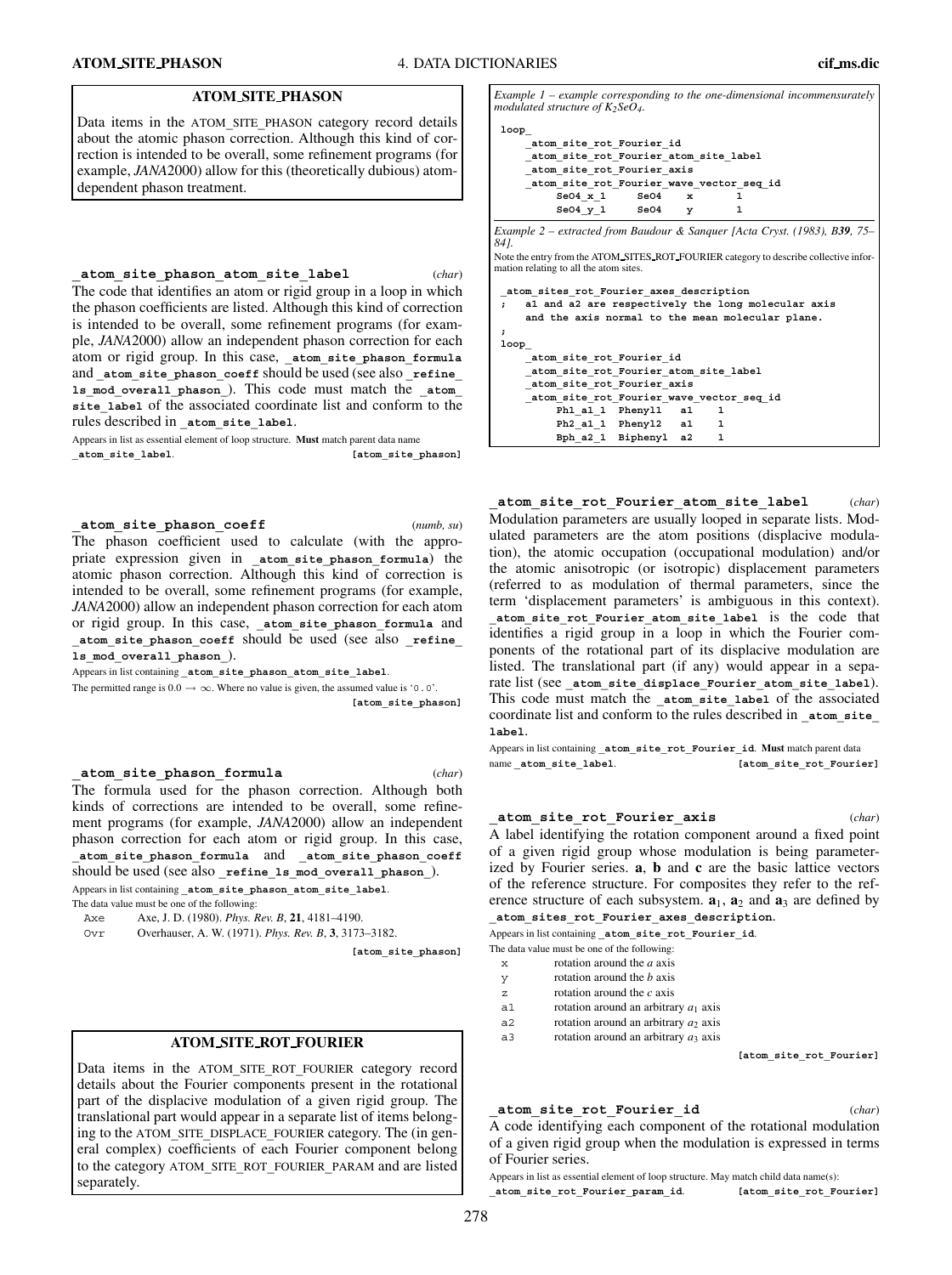**\_atom\_site\_rot\_Fourier\_wave\_vector\_seq\_id** (*numb*) A numeric code identifying the wave vectors of the Fourier terms used in the structural model to describe the modulation functions corresponding to the rotational distortion of a rigid group. This code must match **\_atom\_site\_Fourier\_wave\_vector\_seq\_id**. Appears in list containing **\_atom\_site\_rot\_Fourier\_id**. **Must** match parent data name **\_atom\_site\_Fourier\_wave\_vector\_seq\_id**.

**[atom\_site\_rot\_Fourier]**

# **ATOM SITE ROT FOURIER PARAM**

Data items in the ATOM**\_**SITE**\_**ROT**\_**FOURIER**\_**PARAM category record details about the coefficients of the Fourier series used to describe the rotational component of the displacive modulation of a given rigid group. The translational part would appear in a separate list of items belonging to the ATOM**\_**SITE**\_**DISPLACE**\_**FOURIER**\_**PARAM category. The Fourier components are defined in the category ATOM**\_**SITE**\_**ROT**\_**FOURIER and are listed separately.

| Example $1$ – example corresponding to the one-dimensional incommensurately<br>modulated structure of $K_2$ SeO <sub>4</sub> .                                                                                        |  |  |  |  |  |  |  |
|-----------------------------------------------------------------------------------------------------------------------------------------------------------------------------------------------------------------------|--|--|--|--|--|--|--|
| loop<br>atom site rot Fourier param id<br>atom site rot Fourier param cos<br>atom site rot Fourier param sin<br>Se04 x 1 $-4.2(1)$ 0.91(3)<br>Se04 y 1 4.3(1) 0.                                                      |  |  |  |  |  |  |  |
| Example 2 – extracted from Baudour & Sanquer [Acta Cryst. (1983), B39, 75–<br>841.<br>Note the entry from the ATOM_SITES_ROT_FOURIER category to describe collective infor-<br>mation relating to all the atom sites. |  |  |  |  |  |  |  |
| atom sites rot Fourier axes description<br>al and a2 are respectively the long molecular axis<br>$\mathbf{r}$<br>and the axis normal to the mean molecular plane.                                                     |  |  |  |  |  |  |  |
| $\ddot{ }$<br>loop                                                                                                                                                                                                    |  |  |  |  |  |  |  |
| atom site rot Fourier param id                                                                                                                                                                                        |  |  |  |  |  |  |  |
| _atom_site_rot_Fourier_param_modulus<br>_atom_site_rot_Fourier_param_phase                                                                                                                                            |  |  |  |  |  |  |  |
| Ph1 a1 1 11.0(2) 0.                                                                                                                                                                                                   |  |  |  |  |  |  |  |
| Ph2 a1 1 11.0(2) 0.5                                                                                                                                                                                                  |  |  |  |  |  |  |  |
| Bph_a2_1  1.0(1)  0.25                                                                                                                                                                                                |  |  |  |  |  |  |  |

**\_atom\_site\_rot\_Fourier\_param\_cos** (*numb, su*) The displacive distortion of a given rigid group is not completely described by **\_atom\_site\_displace\_Fourier\_**. The rigid rotation of the group around a given axis passing through a fixed point (for example, the centre of mass of the group) is usually parameterized by Fourier series. Each term of the series commonly adopts two different representations: the sine–cosine form,

$$
R_c \cos(2\pi \mathbf{kr}) + R_s \sin(2\pi \mathbf{kr}),
$$

and the modulus–argument form,

$$
|R|\cos(2\pi\mathbf{kr}+\psi),
$$

where **k** is the wave vector of the term and **r** is the atomic average position. **\_atom\_site\_rot\_Fourier\_param\_cos** is the cosine coefficient  $(R_c)$  in degrees corresponding to the Fourier term defined by **\_atom\_site\_rot\_Fourier\_atom\_site\_label**, **\_atom\_site\_rot\_Fourier\_axis** and **\_atom\_site\_rot\_ Fourier\_wave\_vector\_seq\_id**.

Appears in list containing **\_atom\_site\_rot\_Fourier\_param\_id**. Where no value is given, the assumed value is '0.0'. **[atom\_site\_rot\_Fourier\_param**]

**\_atom\_site\_rot\_Fourier\_param\_modulus** (*numb, su*) The displacive distortion of a given rigid group is not completely described by atom site displace Fourier. The rigid rotation of the group around a given axis passing through a fixed point (for example, the centre of mass of the group) is usually parameterized by Fourier series. Each term of the series commonly adopts two different representations: the sine–cosine form,

**\_atom\_site\_rot\_Fourier\_param\_id** (*char*) A code identifying the (in general complex) coefficient of each term present in the Fourier series describing the rotational part of the displacive modulation of a given rigid group. This code must

Appears in list as essential element of loop structure. **Must** match parent data name **\_atom\_site\_rot\_Fourier\_id**. **[atom\_site\_rot\_Fourier\_param]**

 $R_c \cos(2\pi \mathbf{k} \mathbf{r}) + R_s \sin(2\pi \mathbf{k} \mathbf{r}),$ 

and the modulus–argument form,

match **\_atom\_site\_rot\_Fourier\_id**.

$$
|R|\cos(2\pi\mathbf{kr}+\psi),
$$

where **k** is the wave vector of the term and **r** is the atomic average position. **\_atom\_site\_rot\_Fourier\_param\_modulus** is the modulus  $(|R|)$  in degrees of the complex amplitude corresponding to the Fourier term defined by **\_atom\_site\_rot\_Fourier\_atom\_site\_label**, **\_atom\_site\_rot\_** Fourier axis and **atom** site rot Fourier wave vector **seq\_id**.

Appears in list containing **\_atom\_site\_rot\_Fourier\_param\_id**.

The permitted range is  $0.0 \rightarrow \infty$ . Where no value is given, the assumed value is '0.0'. **[atom\_site\_rot\_Fourier\_param]**

**\_atom\_site\_rot\_Fourier\_param\_phase** (*numb, su*) The displacive distortion of a given rigid group is not completely described by **\_atom\_site\_displace\_Fourier\_**. The rigid rotation of the group around a given axis passing through a fixed point (for example, the centre of mass of the group) is usually parameterized by Fourier series. Each term of the series commonly adopts two different representations: the sine–cosine form,

$$
R_c \cos(2\pi \mathbf{kr}) + R_s \sin(2\pi \mathbf{kr}),
$$

and the modulus–argument form,

 $|R|\cos(2\pi \mathbf{kr} + \psi),$ 

where **k** is the wave vector of the term and **r** is the atomic average position. **\_atom\_site\_rot\_Fourier\_param\_phase** is the phase  $(\psi/2\pi)$  in cycles of the complex amplitude corresponding to the Fourier term defined by **\_atom\_site\_rot\_ Fourier\_atom\_site\_label**, **\_atom\_site\_rot\_Fourier\_axis** and **\_atom\_site\_rot\_Fourier\_wave\_vector\_seq\_id**.

Appears in list containing **\_atom\_site\_rot\_Fourier\_param\_id**.

The permitted range is  $-1.0 \rightarrow 1.0$ . Where no value is given, the assumed value is '0.0'.

**[atom\_site\_rot\_Fourier\_param]**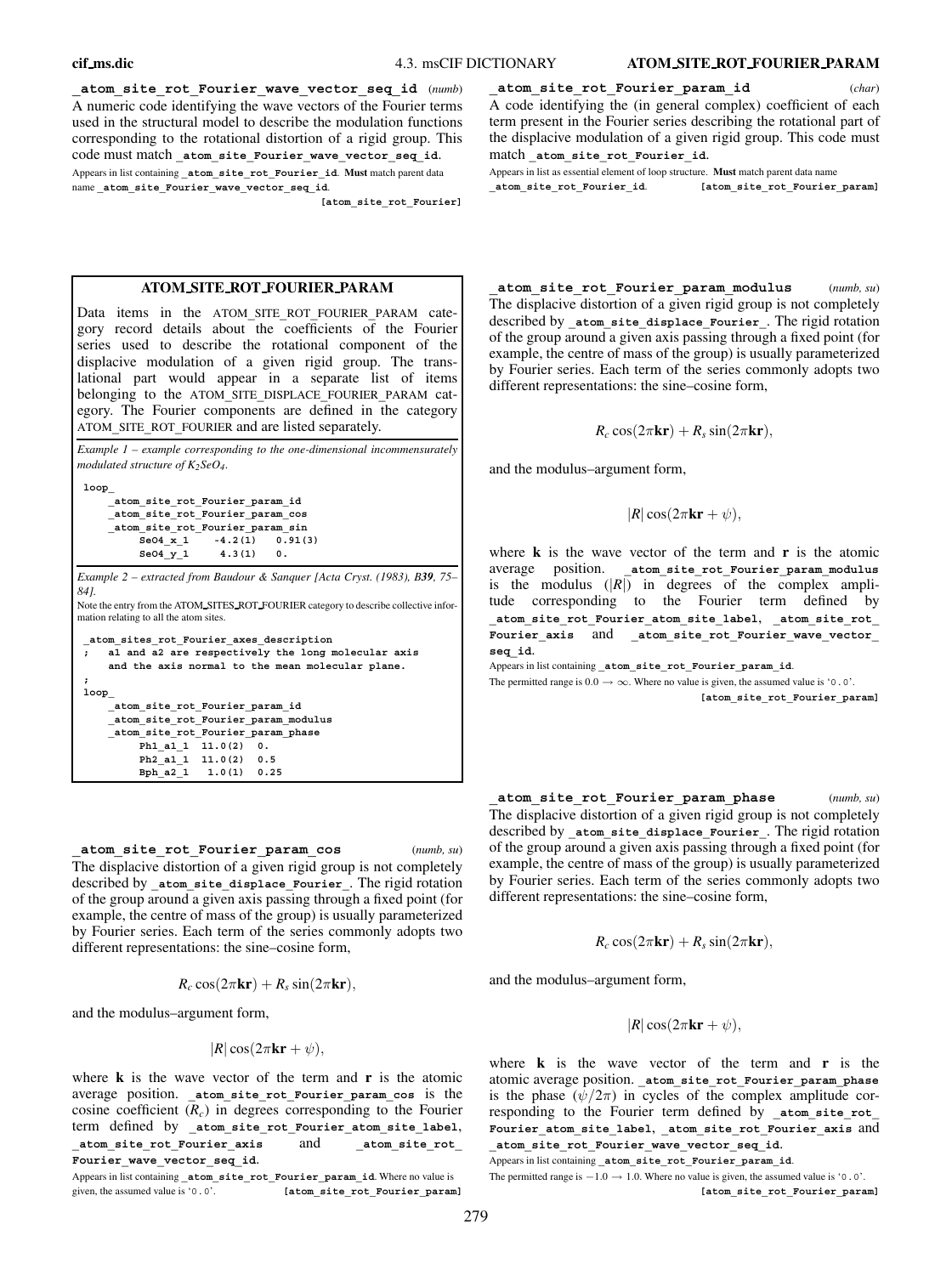#### **ATOM SITE ROT FOURIER PARAM** 4. DATA DICTIONARIES **cif ms.dic**

#### **\_atom\_site\_rot\_Fourier\_param\_sin** (*numb, su*)

The displacive distortion of a given rigid group is not completely described by **\_atom\_site\_displace\_Fourier\_**. The rigid rotation of the group around a given axis passing through a fixed point (for example, the centre of mass of the group) is usually parameterized by Fourier series. Each term of the series commonly adopts two different representations: the sine–cosine form,

$$
R_c \cos(2\pi \mathbf{kr}) + R_s \sin(2\pi \mathbf{kr}),
$$

and the modulus–argument form,

$$
|R|\cos(2\pi\mathbf{kr}+\psi),
$$

where **k** is the wave vector of the term and **r** is the atomic average position. **\_atom\_site\_rot\_Fourier\_param\_sin** is the sine coefficient  $(R<sub>s</sub>)$  in degrees corresponding to the Fourier term defined by **\_atom\_site\_rot\_Fourier\_atom\_site\_label**, **\_atom\_site\_rot\_Fourier\_axis** and **\_atom\_site\_rot\_Fourier\_ wave\_vector\_seq\_id**.

Appears in list containing **\_atom\_site\_rot\_Fourier\_param\_id**. Where no value is given, the assumed value is '0.0'. **[atom\_site\_rot\_Fourier param]** 

# **ATOM SITE U FOURIER**

Data items in the ATOM**\_**SITE**\_**U**\_**FOURIER category record details about the Fourier components describing the modulation of the atomic thermal parameters in a modulated structure.

*Example 1 – extracted from Meyer, Paciorek, Schenk, Chapuis & Depmeier [Acta Cryst. (1994), B50, 333–343].*

| loop                                       |  |
|--------------------------------------------|--|
| atom site U Fourier id                     |  |
| atom site U Fourier atom site label        |  |
| atom site U Fourier tens elem              |  |
| atom site U Fourier wave vector seq id     |  |
| Mn U11 2 Mn U11 2                          |  |
| Mn U22 2 Mn U22 2                          |  |
| Mn U33 2 Mn U33 2                          |  |
| Mn U12 2 Mn U12 2                          |  |
| Mn U13 2 Mn U13 2                          |  |
| Mn U23 2 Mn U23 2                          |  |
| C11 U11 2 C11 U11 2                        |  |
| C11 U22 2 C11 U22 2                        |  |
| C11 U33 2 C11 U33 2                        |  |
| C11 U12 2 C11 U12 2                        |  |
| C11 U13 2 C11 U13 2                        |  |
| Cl1 U23 2 Cl1 U23 2                        |  |
|                                            |  |
| # - - - - data truncated for brevity - - - |  |

**\_atom\_site\_U\_Fourier\_atom\_site\_label** (*char*) Modulation parameters are usually looped in separate lists. Modulated parameters are the atom positions (displacive modulation), the atomic occupation (occupational modulation) and/or the atomic anisotropic (or isotropic) displacement parameters (referred to as modulation of thermal parameters, since the term 'displacement parameters' is ambiguous in this context). **\_atom\_site\_U\_Fourier\_atom\_site\_label** is the code that identifies an atom in a loop in which the Fourier components of its thermal-parameters modulation are listed. This code must match the **atom** site label of the associated coordinate list and conform to the rules described in **\_atom\_site\_label**.

Appears in list containing **\_atom\_site\_U\_Fourier\_id**. **Must** match parent data name **atom\_site\_label. [atom\_site\_U\_Fourier]** 

#### **\_atom\_site\_U\_Fourier\_id** (*char*)

A code identifying each Fourier component used to describe the modulation of the atomic thermal parameters.

Appears in list as essential element of loop structure. May match child data name(s): **\_atom\_site\_U\_Fourier\_param\_id**. **[atom\_site\_U\_Fourier]**

**\_atom\_site\_U\_Fourier\_tens\_elem** (*char*)

A label identifying the temperature tensor element  $U^{ij}$  of a given atom or rigid group whose modulation is being parameterized by Fourier series.

Appears in list containing **\_atom\_site\_U\_Fourier\_id**.

|  | The data value must be one of the following: |  |  |  |  |
|--|----------------------------------------------|--|--|--|--|
|  |                                              |  |  |  |  |

- U11 modulation of  $U^{11}$
- U12 modulation of *U*<sup>12</sup>

U13 modulation of  $U^{13}$ 

U22 modulation of  $U^{22}$ 

U23 modulation of  $U^{23}$ 

U33 modulation of  $U^{33}$ 

Uiso modulation of *U*isotropic

**[atom\_site\_U\_Fourier]**

**\_atom\_site\_U\_Fourier\_wave\_vector\_seq\_id** (*numb*) A numeric code identifying the wave vectors of the Fourier terms used to describe the modulation functions corresponding to the temperature factors of an atom or rigid group. This code must match atom site Fourier wave vector seq id.

Appears in list containing **\_atom\_site\_U\_Fourier\_id**. **Must** match parent data name **\_atom\_site\_Fourier\_wave\_vector\_seq\_id**. **[atom\_site\_U\_Fourier]**

# **ATOM SITE U FOURIER PARAM**

Data items in the ATOM**\_**SITE**\_**U**\_**FOURIER**\_**PARAM category record details about the coefficients of the Fourier series used to describe the modulation of the atomic thermal parameters in a modulated structure. The Fourier components are defined in the category ATOM**\_**SITE**\_**U**\_**FOURIER and are listed separately.

*Example 1 – extracted from Meyer, Paciorek, Schenk, Chapuis & Depmeier [Acta Cryst. (1994), B50, 333–343].*

```
loop_
    _atom_site_U_Fourier_param_id
    _atom_site_U_Fourier_param_modulus
    _atom_site_U_Fourier_param_phase
        Mn_U11_2 0.003(3) 0.0
        Mn_U22_2 0.0 0.0
        Mn_U33_2 0.017(2) 0.0
        Mn_U12_2 0.0 0.0
        Mn_U13_2 0.00(2) 0.5
        Mn_U23_2 0.0 0.0
        Cl1_U11_2 0.003(3) 0.5
        Cl1_U22_2 0.005(3) 0.0
        Cl1_U33_2 0.020(3) 0.0
        Cl1_U12_2 0.008(3) 0.0
        Cl1_U13_2 0.02(2) 0.75
        Cl1_U23_2 0.03(3) 0.25
# - - - - data truncated for brevity - - - -
```
**\_atom\_site\_U\_Fourier\_param\_cos** (*numb, su*) The modulation of the atomic thermal parameters is usually parameterized by Fourier series. Each term of the series commonly adopts two different representations: the sine–cosine form,

$$
U_c^{ij}\cos(2\pi\mathbf{kr})+U_s^{ij}\sin(2\pi\mathbf{kr}),
$$

and the modulus–argument form,

280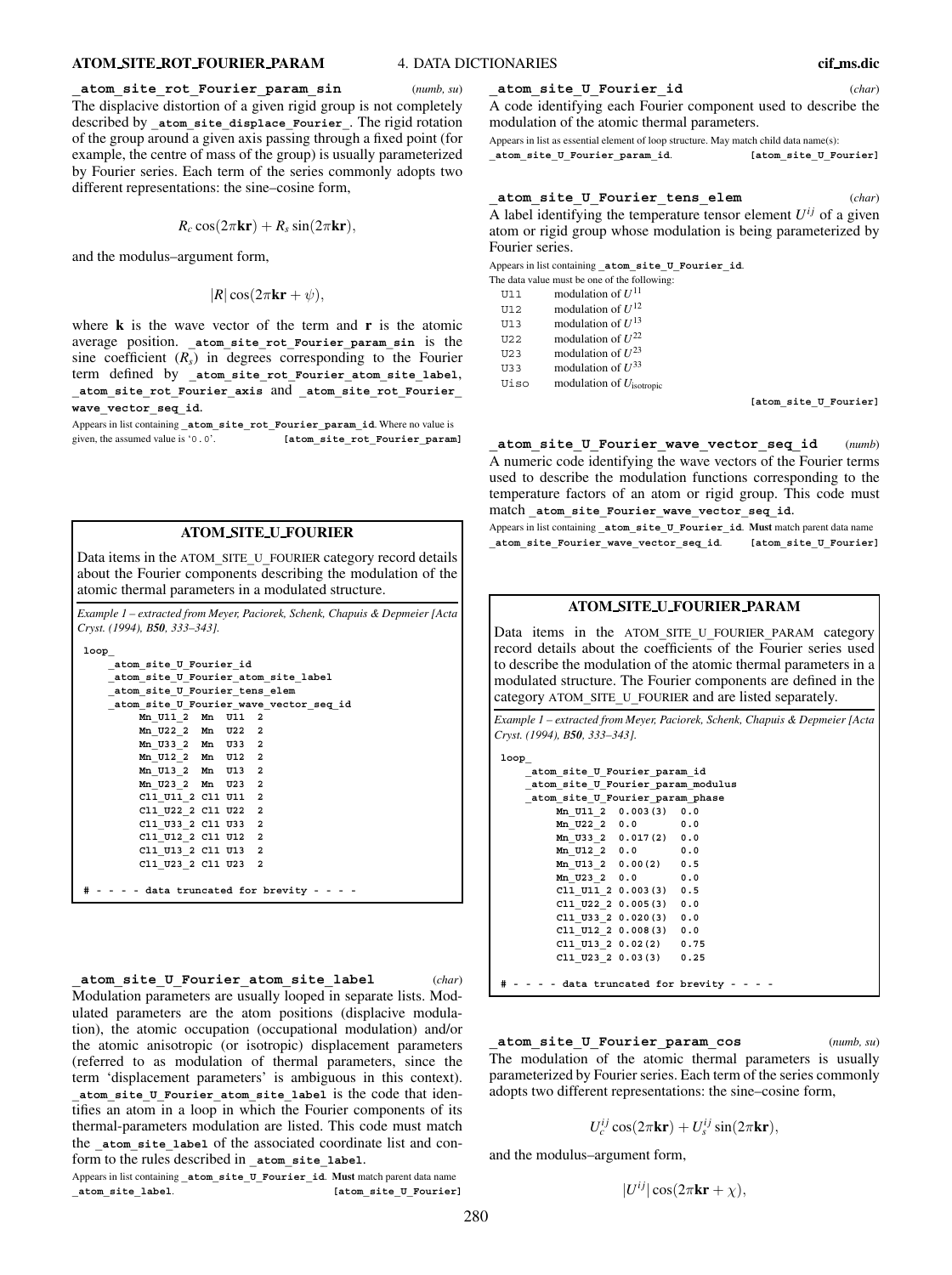**cif ms.dic** 4.3. msCIF DICTIONARY **ATOM SITES MODULATION**

where **k** is the wave vector of the term and **r** is the atomic average position. **\_atom\_site\_U\_Fourier\_param\_cos** is the cosine coefficient  $U_c^{ij}$ , in ångströms squared, corresponding to the Fourier term defined by atom site U Fourier atom site label, **\_atom\_site\_U\_Fourier\_tens\_elem** and **\_atom\_site\_U\_Fourier\_ wave\_vector\_seq\_id**.

Appears in list containing **atom site U Fourier param id**. Where no value is given, the assumed value is '0.0'. **[atom\_site\_U\_Fourier\_param]**

**\_atom\_site\_U\_Fourier\_param\_id** (*char*) A code identifying the (in general complex) coefficient of each term present in the Fourier series describing the modulation of the atomic thermal parameters. This code must match **\_atom\_site\_U\_Fourier\_id**.

Appears in list as essential element of loop structure. **Must** match parent data name **\_atom\_site\_U\_Fourier\_id**. **[atom\_site\_U\_Fourier\_param]**

**\_atom\_site\_U\_Fourier\_param\_modulus** (*numb, su*) The modulation of the atomic thermal parameters is usually parameterized by Fourier series. Each term of the series commonly adopts two different representations: the sine–cosine form,

$$
U_c^{ij}\cos(2\pi\mathbf{kr})+U_s^{ij}\sin(2\pi\mathbf{kr}),
$$

and the modulus–argument form,

$$
|U^{ij}|\cos(2\pi\mathbf{kr}+\chi),
$$

where **k** is the wave vector of the term and **r** is the atomic average position. **\_atom\_site\_U\_Fourier\_param\_modulus** is the modulus  $|U^{ij}|$ , in angstroms squared, of the complex amplitudes corresponding to the Fourier term defined by **\_atom\_site\_U\_Fourier\_atom\_site\_label**, **\_atom\_site\_U\_Fourier\_tens\_elem** and **\_atom\_site\_U\_Fourier\_ wave\_vector\_seq\_id**.

Appears in list containing **\_atom\_site\_U\_Fourier\_param\_id**.

The permitted range is  $0.0 \rightarrow \infty$ . Where no value is given, the assumed value is '0.0'. **[atom\_site\_U\_Fourier\_param]**

**\_atom\_site\_U\_Fourier\_param\_phase** (*numb, su*) The modulation of the atomic thermal parameters is usually parameterized by Fourier series. Each term of the series commonly adopts two different representations: the sine–cosine form,

$$
U_c^{ij}\cos(2\pi \mathbf{kr}) + U_s^{ij}\sin(2\pi \mathbf{kr}),
$$

and the modulus–argument form,

$$
|U^{ij}|\cos(2\pi \mathbf{kr}+\chi),
$$

where **k** is the wave vector of the term and **r** is the atomic average position. **\_atom\_site\_U\_Fourier\_param\_phase** is the phase  $(\chi/2\pi)$  in cycles of the complex amplitude corresponding to the Fourier term defined by **\_atom\_site\_U\_ Fourier\_atom\_site\_label**, **\_atom\_site\_U\_Fourier\_tens\_elem** and atom site U Fourier wave vector seq id.

Appears in list containing **\_atom\_site\_U\_Fourier\_param\_id**.

The permitted range is  $-1.0 \rightarrow 1.0$ . Where no value is given, the assumed value is '0.0'. **[atom\_site\_U\_Fourier\_param]**

**\_atom\_site\_U\_Fourier\_param\_sin** (*numb, su*) The modulation of the atomic thermal parameters is usually parameterized by Fourier series. Each term of the series commonly adopts two different representations: the sine–cosine form,

$$
U_c^{ij}\cos(2\pi\mathbf{kr})+U_s^{ij}\sin(2\pi\mathbf{kr}),
$$

and the modulus–argument form,

# $|U^{ij}| \cos(2\pi \mathbf{k} \mathbf{r} + \chi),$

where **k** is the wave vector of the term and **r** is the atomic average position. atom site U Fourier param sin is the sine coefficient  $U_s^{ij}$ , in ångströms squared, corresponding to the Fourier term defined by atom site U Fourier atom site label, **\_atom\_site\_U\_Fourier\_tens\_elem** and **\_atom\_site\_U\_Fourier\_ wave\_vector\_seq\_id**.

Appears in list containing **\_atom\_site\_U\_Fourier\_param\_id**. Where no value is given, the assumed value is '0.0'. **[atom\_site U\_Fourier\_param]** 

# **ATOM SITES DISPLACE FOURIER**

Data items in the ATOM**\_**SITES**\_**DISPLACE**\_**FOURIER category record details common to the displacive modulation of atom sites in a modulated structure. Details for individual atom sites are described by data items in the ATOM**\_**SITE**\_**DISPLACE**\_**FOURIER category.

*Example 1 – extracted from Baudour & Sanquer [Acta Cryst. (1983), B39, 75– 84].*

**\_atom\_sites\_displace\_Fourier\_axes\_description**

- **; a1 and a2 are respectively the long molecular axis**
- **and the axis normal to the mean molecular plane. ;**

# **\_atom\_sites\_displace\_Fourier\_axes\_description**

(*char*)

The definition of the axes used for describing the displacive modulation, parameterized by Fourier series, when they are other than the crystallographic axes.

Example:

; a1 and a2 are respectively the long molecular axis and the axis normal to the mean molecular plane.

; **[atom\_sites\_displace\_Fourier]**

# **ATOM SITES MODULATION**

Data items in the ATOM**\_**SITES**\_**MODULATION category record details common to the modulation of atom sites in a modulated structure.

```
_atom_sites_modulation_global_phase_t_1
_atom_sites_modulation_global_phase_t_2
_atom_sites_modulation_global_phase_t_3
_atom_sites_modulation_global_phase_t_4
_atom_sites_modulation_global_phase_t_5
_atom_sites_modulation_global_phase_t_6
_atom_sites_modulation_global_phase_t_7
```
**\_atom\_sites\_modulation\_global\_phase\_t\_8** (*numb*) The initial phases, in cycles, of the modulation waves. For incommensurate structures they are irrelevant. However, they are essential for the description of commensurate structures within the superspace formalism, since they determine the space group of the commensurate superstructure [see Perez-Mato, Madariaga, Zuñiga & Garcia Arribas (1987) or van Smaalen (1995)]. Note that for composites described using a single data block, the initial phases for each subsystem are derived using the *W* matrices (see cell subsystem matrix **w** ) from a unique set of global phases whose values are assigned to **\_atom\_sites\_modulation\_ global\_phase\_t\_**. Detailed information can be found in van Smaalen (1995).

References: Perez-Mato, J. M., Madariaga, G., Zuñiga, F. J. & Garcia Arribas, A. (1987). *Acta Cryst.* A**43**, 216–226. Smaalen, S. van (1995). *Crystallogr. Rev.* **4**, 79–202.

The permitted range is  $-1.0 \rightarrow 1.0$ . Where no value is given, the assumed value is '0.0'. **[atom\_sites\_modulation]**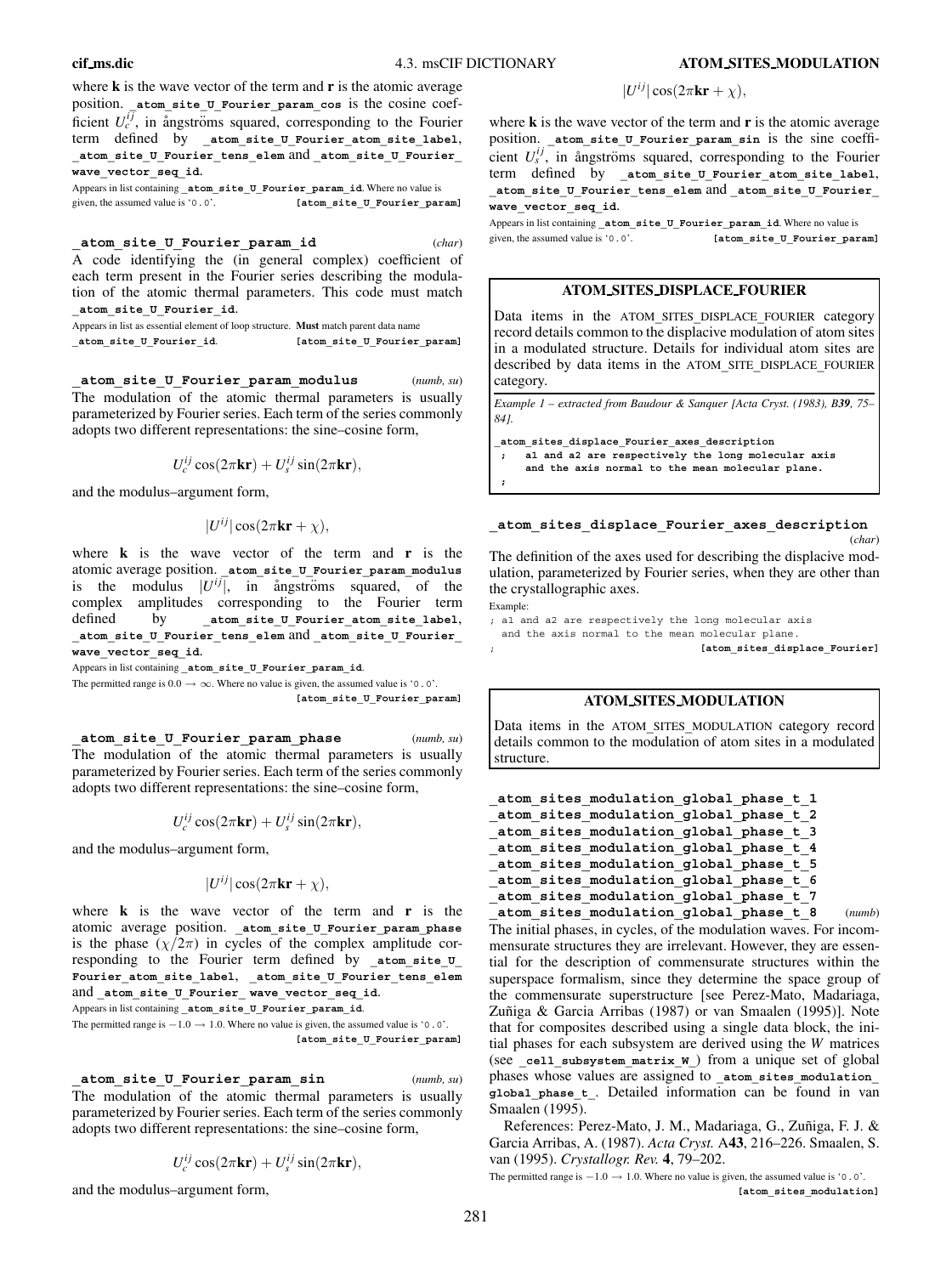**;**

Data items in the ATOM**\_**SITES**\_**ROT**\_**FOURIER category record details about the rotational component of the displacive modulation of a given rigid group as a whole. Details for individual atom sites are described by data items in the ATOM**\_**SITES**\_**ROT**\_**FOURIER category.

*Example 1 – extracted from Baudour & Sanquer [Acta Cryst. (1983), B39, 75– 84].*

**\_atom\_sites\_rot\_Fourier\_axes\_description**

- **; a1 and a2 are respectively the long molecular axis**
	- **and the axis normal to the mean molecular plane.**

**\_atom\_sites\_rot\_Fourier\_axes\_description** (*char*) The definition of the axes used for describing the rotational part of the displacive modulation of a given rigid group, parameterized by Fourier series, when they are other than the crystallographic axes. Example:

- ; a1 and a2 are respectively the long molecular axis
- and the axis normal to the mean molecular plane.

; **[atom\_sites\_rot\_Fourier]**

# **AUDIT LINK**

This category description does *not* introduce a new category; instead, it describes the recommended practice for using block codes as described in the core AUDIT**\_**LINK category for descriptions of modulated structures. The value of **\_audit\_block\_code** may be associated with a data block in the same file or in a different file related to the current data block. The value of **\_audit\_block\_code** should be unique.

It is recommended that data blocks are named as follows:

<*string*>: The name of the data block containing those items that, for a particular material, are independent of the specific structure (modulated, reference *etc.*). For example, the experimental set-up or publication details would be described here.

<*string*> REFRNCE: The name of the data block that contains specific details of the reference (unmodulated) structure if it was refined separately using only main reflections. In the case of composites, this data block may contain those items that are common to the reference structures of all subsystems.

 $\langle$ *string* $>$ **MOD**: The name of the data block in which specific details of the modulated structure are given. In the case of composites, this data block may include either those items that are common to the modulated structures of all subsystems or the whole modulated structure if it is described implicitly through the \***\_subsystem\_code** pointers.

A trailing code following the reserved words MOD or REFRNCE indicates that the corresponding data block includes structural information corresponding to the modulated or reference structures of the subsystem labelled by cell subsystem **code**. A recommended format for <*string*> is given in the definitions of PD**\_**BLOCK and **\_pd\_block\_id** in the dictionary extension cif pd.dic (Chapter 4.2).

*Example 1 – example file for the one-dimensional incommensurately modulated structure of K2SeO4.*

| loop                                                          |  |  |  |  |  |  |  |
|---------------------------------------------------------------|--|--|--|--|--|--|--|
| audit link block code                                         |  |  |  |  |  |  |  |
| audit link block description                                  |  |  |  |  |  |  |  |
| 'publication details'<br>$\bullet$                            |  |  |  |  |  |  |  |
| K2SE04 COM 'experimental data common to ref./mod. structures' |  |  |  |  |  |  |  |
| K2SE04 REFRNCE 'reference structure'                          |  |  |  |  |  |  |  |
| K2SEO4 MOD<br>'modulated structure'                           |  |  |  |  |  |  |  |

*Example 2 – example with a trailing string referencing a modulated structure of the subsystem labelled by* **\_cell\_subsystem\_code***.*

**\_audit\_link\_block\_code 'PbSVS2\_MOD\_VS2'**

# **CELL**

Data items in the CELL category record details about the crystallographic cell parameters and their measurement. This category is already defined in the core CIF dictionary but is extended in this dictionary by the addition of some items that are specific for modulated and composite structures.

# **\_cell\_modulation\_dimension** (*numb*)

Number of additional reciprocal vectors needed to index the whole diffraction pattern using integer Miller indices. The permitted range is  $1 \rightarrow 8$ . [cell]

**\_cell\_reciprocal\_basis\_description** (*char*)

Definition of the higher-dimensional basis with respect to which the Miller indices are defined. The three-dimensional basis used to index the additional wave vectors should be clearly indicated. Examples:

- ; a\*,b\*,c\* (reciprocal basis spanning the lattice of main
- reflections) and q (incommensurate with respect to  $a^*$ ,  $b^*$ ,  $c^*$ ) ; (Typical choice for a one-dimensional incommensurate structure.)
- ; The diffraction pattern can be indexed with four integers based on the reciprocal vectors a\*˜1˜=a\*˜11˜, a\*˜2˜=a\*˜12˜,  $a*^3 = a*^13$ ,  $a*^4 = a*^21$ ,  $a*^1j$  (j=1,2,3) index the main reflections of the 1st subsystem. a\*˜21˜ is incommensurate with a\*˜11˜.

; (Common choice for a misfit layer compound composed of two subsystems that have in common two reciprocal vectors. Extracted from van Smaalen [*Crystallogr. Rev.* (1995), **4**, 79–202].) **[cell]**

# **CELL SUBSYSTEM**

Data items in the CELL**\_**SUBSYSTEM category record details about the crystallographic cell parameters of each subsystem present in a composite.

*Example 1 – based on the modulated structure of inorganic misfit layer (LaS)1*.*14NbS2 [Smaalen, S. van (1991). J. Phys. Condens. Matter, 3, 1247– 1263].*

| cell subsystems number |                     |                               |  |  |  |     | 2 |  |  |
|------------------------|---------------------|-------------------------------|--|--|--|-----|---|--|--|
| loop                   |                     |                               |  |  |  |     |   |  |  |
|                        | cell subsystem code |                               |  |  |  |     |   |  |  |
|                        |                     | cell subsystem description    |  |  |  |     |   |  |  |
|                        |                     | cell subsystem matrix W 1 1   |  |  |  |     |   |  |  |
|                        |                     | cell subsystem matrix W 1 4   |  |  |  |     |   |  |  |
|                        |                     | cell subsystem matrix W 2 2   |  |  |  |     |   |  |  |
|                        |                     | cell subsystem matrix W 3 3   |  |  |  |     |   |  |  |
|                        |                     | cell subsystem matrix W 4 1   |  |  |  |     |   |  |  |
|                        |                     | cell subsystem matrix W 4 4   |  |  |  |     |   |  |  |
| NbS2                   |                     | '1st subsystem' $1 0 1 1 0 1$ |  |  |  |     |   |  |  |
|                        |                     | LaS '2nd subsystem' 0 1 1     |  |  |  | 110 |   |  |  |

#### **\_cell\_subsystem\_code** (*char*)

The code identifying uniquely a certain composite subsystem. This code is used to identify the data blocks that contain the structural information associated with the subsystem. Appears in list.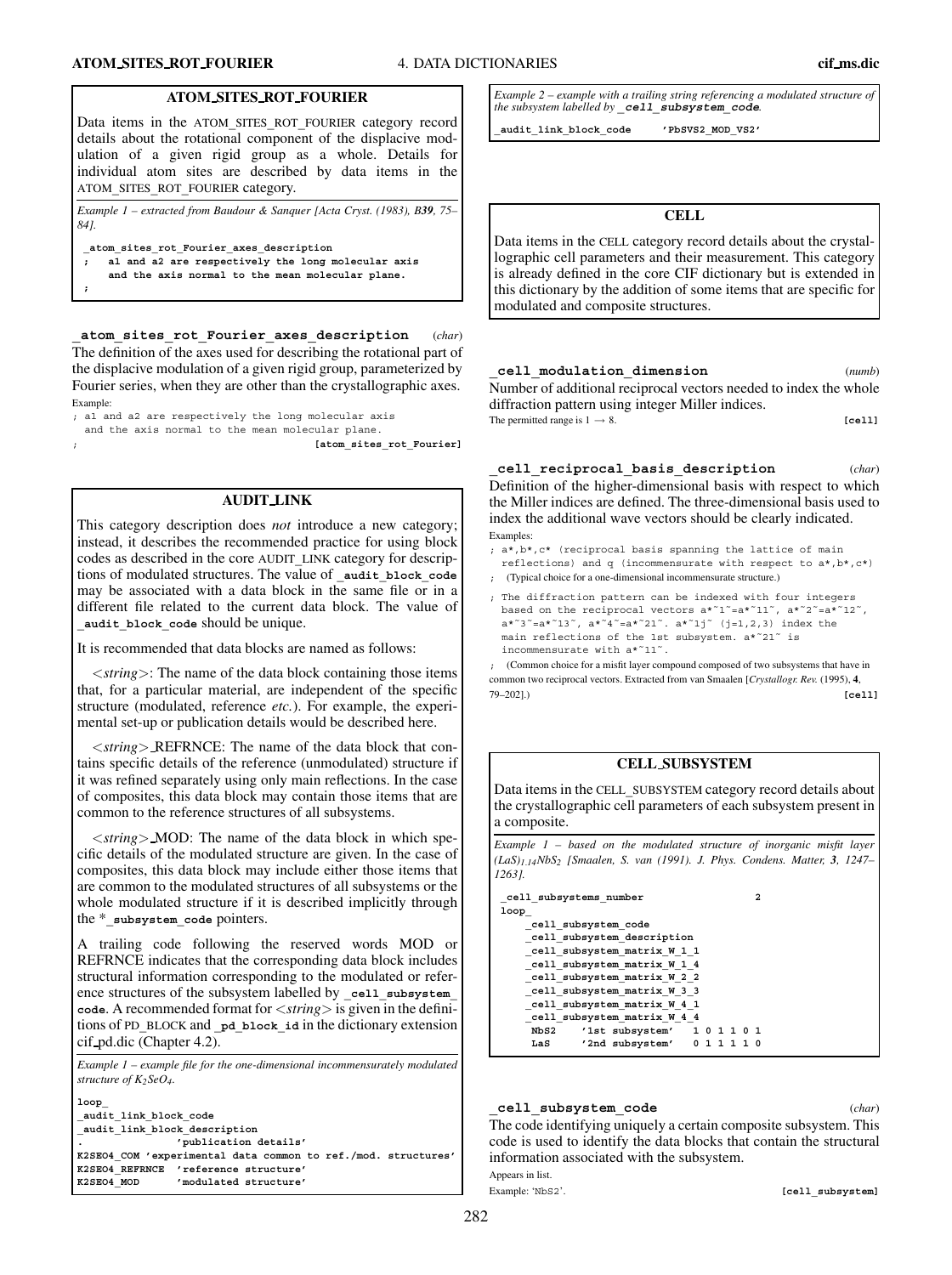# **\_cell\_subsystem\_description** (*char*)

Description of each subsystem defining a composite structurally. The number of definitions must match the number given in **\_cell\_subsystems\_number**.

Appears in list.

Example: 'NbS2 part of the layer compound (LaS)˜1.14˜NbS˜2˜'.

**[cell\_subsystem]**

| W<br>1<br>1<br>cell<br>subsystem matrix                                                  |
|------------------------------------------------------------------------------------------|
| cell<br>M<br>1<br>2<br>subsystem<br>matrix                                               |
| 3<br>cell<br>M<br>1<br>subsystem<br>matrix                                               |
| c <sub>e11</sub><br>1<br>4<br>W<br>subsystem<br>matrix                                   |
| 1<br>5<br>cell<br>W<br>subsystem<br>matrix                                               |
| cell<br>6<br>matrix<br>W<br>1<br>subsystem                                               |
| 7<br>cell<br>W<br>1<br>subsystem<br>matrix                                               |
| matrix<br>W<br>1<br>8<br>cell                                                            |
| subsystem                                                                                |
| W<br>9<br>cell<br>subsystem<br>matrix<br>1                                               |
| c <sub>e11</sub><br>W<br>1<br>10<br>matrix<br>subsystem                                  |
| 1<br>11<br>cell<br>W<br>subsystem<br>matrix                                              |
| 2<br>1<br>cell<br>matrix<br>M<br>subsystem                                               |
| 2<br>cell<br>M<br>2<br>subsystem<br>matrix                                               |
| W<br>cell<br>2<br>3<br>subsystem<br>matrix                                               |
| W<br>4<br>cell<br>matrix<br>2<br>subsystem                                               |
| cell<br>W<br>2<br>5<br>matrix<br>subsystem                                               |
| 6<br>cell<br>matrix<br>W<br>2<br>subsystem                                               |
| cell<br>W<br>2<br>7<br>subsystem<br>matrix                                               |
| M<br>2<br>8<br>cell<br>matrix<br>subsystem                                               |
| 9<br>cell<br>subsystem<br>matrix<br>W<br>2                                               |
| 10<br>cell<br>W<br>2<br>subsystem<br>matrix                                              |
| $\overline{c}$<br>11<br>cell<br>matrix<br>W<br>subsystem                                 |
| c <sub>e11</sub><br>1<br>subsystem<br>matrix<br>W<br>з                                   |
| $\overline{a}$<br>3<br>cell<br>M<br>subsystem<br>matrix                                  |
| M<br>з<br>3<br>cell<br>subsystem<br>matrix                                               |
| 4<br>cell<br>W<br>3<br>subsystem<br>matrix                                               |
| $c$ ell<br>5<br>matrix<br>W<br>3<br>subsystem                                            |
| 3<br>6<br>W                                                                              |
| cell<br>matrix<br>subsystem<br>3                                                         |
| cell<br>matrix<br>W<br>7<br>subsystem                                                    |
| cell<br>matrix<br>W<br>3<br>8<br>subsystem                                               |
| 3<br>matrix<br>W<br>9<br>cell<br>subsystem                                               |
| $c$ ell<br>W<br>3<br>10<br>subsystem<br>matrix                                           |
| $c$ ell<br>3<br>11<br>matrix<br>W<br>subsystem                                           |
| 1<br>cell<br>W<br>4<br>subsystem<br>matrix                                               |
| $\overline{a}$<br>cell<br>matrix<br>W<br>4<br>subsystem                                  |
| M<br>3<br>cell<br>matrix<br>4<br>subsystem                                               |
| W<br>4<br>4<br>cell<br>subsystem<br>matrix                                               |
| 4<br>5<br>cell<br>matrix<br>W<br>subsystem                                               |
| cell<br>W<br>4<br>6<br>matrix<br>subsystem                                               |
| 7<br>cell<br>W<br>4<br>subsystem<br>matrix                                               |
| cell<br>subsystem matrix<br>4<br>M<br>8                                                  |
| 4<br>9<br>cell<br>matrix<br>M<br>subsystem                                               |
| cell<br>subsystem<br>W<br>10<br>matrix<br>4                                              |
| c <sub>e11</sub><br>4<br>11<br>subsystem<br>matrix<br>M                                  |
| 1<br>cell<br>subsystem<br>matrix<br>W<br>5                                               |
| 2<br>cell<br>subsystem<br>5<br>matrix<br>M                                               |
| 3<br>cell<br>subsystem<br>matrix<br>M<br>5                                               |
| 4<br>c <sub>e11</sub><br>subsystem<br>matrix<br>M<br>5                                   |
| cell<br>subsystem<br>5<br>matrix<br>W<br>5                                               |
| cell<br>subsystem<br>matrix<br>W<br>5<br>6                                               |
|                                                                                          |
| 7<br>cell<br>subsystem<br>matrix<br>W<br>5<br>cell<br>subsystem<br>matrix<br>M<br>5<br>8 |
|                                                                                          |
|                                                                                          |
| cell<br>9<br>subsystem<br>matrix<br>M<br>5                                               |
| subsystem<br>matrix<br>10<br>cell<br>M<br>5                                              |
| cell<br>11<br>subsystem<br>matrix<br>M<br>5                                              |
| cell<br>1<br>subsystem<br>matrix<br>M<br>6                                               |
| 2<br>cell<br>subsystem<br>matrix<br>W<br>6                                               |
| 3<br>cell<br>subsystem<br>matrix<br>M<br>6                                               |
| cell<br>4<br>subsystem<br>matrix<br>M<br>6<br>cell<br>subsystem<br>matrix<br>W<br>6<br>5 |

| cell subsystem matrix W 6 6                                    |        |
|----------------------------------------------------------------|--------|
| cell subsystem matrix W<br>7<br>6                              |        |
| cell subsystem matrix W<br>6<br>8                              |        |
| cell subsystem matrix W<br>9<br>6                              |        |
| cell subsystem matrix W<br>6<br>10                             |        |
| cell subsystem matrix W 6<br>11                                |        |
| cell subsystem matrix W<br>7<br>1                              |        |
| cell subsystem matrix W<br>7<br>2                              |        |
| cell subsystem matrix W<br>-7<br>з                             |        |
| cell subsystem matrix W<br>7<br>4                              |        |
| cell subsystem matrix W<br>7<br>5                              |        |
| cell subsystem matrix W<br>6<br>7                              |        |
| cell subsystem matrix W<br>7<br>7                              |        |
| cell subsystem matrix W<br>7<br>8                              |        |
| cell subsystem matrix W<br>7<br>9                              |        |
| cell subsystem matrix W<br>10<br>7                             |        |
| cell subsystem matrix W<br>11<br>-7                            |        |
|                                                                |        |
| cell subsystem matrix W 8<br>1                                 |        |
| cell subsystem matrix W<br>2<br>8                              |        |
| cell subsystem matrix W<br>8<br>3                              |        |
| cell subsystem matrix W<br>8<br>4                              |        |
| cell subsystem matrix W<br>8<br>5                              |        |
| cell subsystem matrix W<br>8<br>6                              |        |
| cell subsystem matrix W<br>8<br>7                              |        |
| cell subsystem matrix W<br>8<br>8                              |        |
| cell subsystem matrix W<br>8<br>9                              |        |
| cell subsystem matrix W<br>10<br>8                             |        |
| cell subsystem matrix W<br>8<br>11                             |        |
| cell subsystem matrix W 9<br>1                                 |        |
| cell subsystem matrix W<br>$\overline{\mathbf{2}}$<br>9        |        |
| cell subsystem matrix W<br>9.<br>3                             |        |
| cell subsystem matrix W<br>9<br>4                              |        |
| cell<br>subsystem matrix W<br>9<br>5                           |        |
| cell subsystem matrix W<br>9<br>6                              |        |
| cell subsystem matrix W 9<br>7                                 |        |
| cell subsystem matrix W<br>9<br>8                              |        |
| cell<br>subsystem matrix W<br>9<br>9                           |        |
| cell subsystem matrix W 9<br>10                                |        |
| cell subsystem matrix W<br>9<br>11                             |        |
| cell subsystem matrix W<br>10<br>1                             |        |
| subsystem matrix<br>cell<br>W<br>10<br>2                       |        |
| cell<br>subsystem matrix W<br>3<br>10                          |        |
| cell<br>subsystem matrix W<br>10<br>4                          |        |
| cell<br>subsystem matrix W<br>10<br>5                          |        |
| cell<br>subsystem matrix<br>10<br>W<br>6                       |        |
| cell<br>subsystem matrix<br>10<br>7<br>W                       |        |
| cell<br>subsystem matrix<br>W<br>10<br>8                       |        |
| cell<br>subsystem matrix<br>W<br>10<br>9                       |        |
| cell<br>subsystem matrix W<br>10<br>10                         |        |
| cell<br>subsystem matrix W<br>10<br>11                         |        |
| cell<br>11<br>subsystem matrix<br>W<br>1                       |        |
| $\overline{\mathbf{c}}$<br>cell<br>subsystem matrix<br>W<br>11 |        |
| $c$ ell<br>subsystem matrix<br>W<br>11<br>3                    |        |
| cell<br>subsystem matrix W<br>11<br>4                          |        |
| cell<br>subsystem matrix W<br>11<br>5                          |        |
| cell<br>subsystem matrix W<br>11<br>6                          |        |
| cell<br>subsystem matrix<br>11<br>W<br>7                       |        |
| cell<br>W<br>11<br>8<br>subsystem matrix                       |        |
| cell<br>subsystem matrix<br>W<br>11<br>9                       |        |
| cell<br>subsystem matrix W<br>11<br>10                         |        |
| cell<br>subsystem matrix W<br>11<br>11                         | (numb) |

In the case of composites, for each subsystem the matrix *W* as defined in van Smaalen (1991); see also van Smaalen (1995). Its dimension must match (**\_cell\_modulation\_dimension** + 3) × (**\_cell\_modulation\_dimension** + 3).

Intergrowth compounds are composed of several periodic substructures in which the reciprocal lattices of two different subsystems are incommensurate in at least one direction. The index-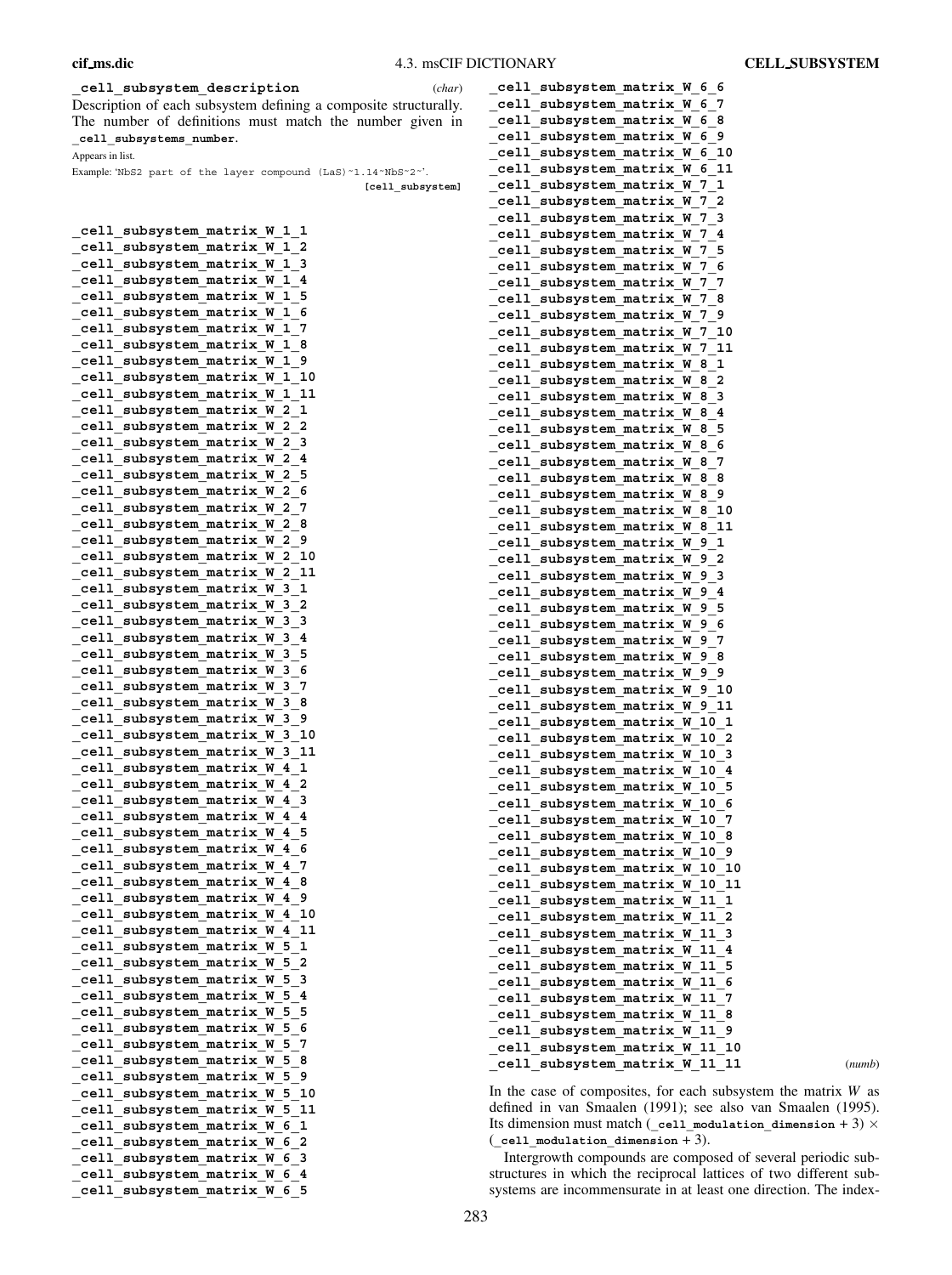**CELL WAVE VECTOR**

Data items in the CELL**\_**WAVE**\_**VECTOR category list the independent modulation wave vectors **q***i*. The diffraction vectors are indexed in the form  $h\mathbf{a}^* + k\mathbf{b}^* + l\mathbf{c}^* + \sum_i (m_i \mathbf{q}_i)$ .  $\sum_i$  is taken over all wave vectors. In this version of the dictionary, the index *i* has been restricted to be less than 9.

*Example 1 – example corresponding to the one-dimensional incommensurately*  $modulated structure of K<sub>2</sub>SeO<sub>4</sub>$ .

**loop\_**

**\_cell\_wave\_vector\_seq\_id \_cell\_wave\_vector\_x 1 0.318(5)**

**\_cell\_wave\_vector\_seq\_id** (*numb*) A numeric code to identify each independent wave vector. These codes define uniquely the reciprocal basis and, therefore, force the

order of the Miller indices assigned to intensities, crystal faces *etc.* Appears in list. *Appears* in list.

# **\_cell\_wave\_vector\_x \_cell\_wave\_vector\_y**

**\_cell\_wave\_vector\_z** (*numb, su*) Independent modulation wave vector(s) with which the whole diffraction pattern is indexed, expressed as fractions of the three reciprocal basis vectors of the reference structure. In the case of composites, the modulation wave vectors of each subsystem are expressed in terms of the reciprocal basis of its corresponding reference structure. Their number must match **\_cell\_modulation\_dimension**. In the case of composites described in a single data block, the wave vectors are expressed in the three-dimensional basis chosen as reference in **\_cell\_reciprocal\_basis\_description**, which would correspond to the subsystem (if any) whose *W* matrix is the (cell modulation dimension + 3)  $\times$ (**\_cell\_modulation\_dimension** + 3) unit matrix. In this case, the wave vectors used to describe the modulation of each subsystem are referred to their own reciprocal basis *via* the *W* matrices (for details see **\_cell\_subsystem\_matrix\_W\_** and **\_atom\_site\_Fourier\_wave\_vector\_**).

Appears in list containing **\_cell\_wave\_vector\_seq\_id**. Where no value is given, the assumed value is '0.0'. **[cell wave vector]** 

## **CELL WAVE VECTORS**

Data items in the CELL**\_**WAVE**\_**VECTORS category record details about the set of independent modulation wave vectors  $q_i$  and their measurement. The diffraction vectors are indexed in the form  $h\mathbf{a}^* + k\mathbf{b}^* + l\mathbf{c}^* + \sum_i (m_i \mathbf{q}_i)$ .  $\sum_i$  is taken over all wave vectors. In this version of the dictionary, the index *i* has been restricted to be less than 9.

*Example 1 – example corresponding to the one-dimensional incommensurately*  $modulated structure of K<sub>2</sub>SeO<sub>4</sub>.$ 

**\_cell\_wave\_vectors\_meas\_details 'Determined from profiles along q'**

**\_cell\_wave\_vectors\_meas\_details** (*char*) Details about the method used to determine the independent modulation wave vector(s).

**[cell\_wave\_vectors]**

ing of the whole diffraction diagram with integer indices requires more than three reciprocal basic vectors. However, the distinction between main reflections and satellites is not as obvious as in normal incommensurate structures. Indeed, true satellites are normally difficult to locate for composites and the modulation wave vectors are reciprocal vectors of the other subsystem(s) referred to the reciprocal basis of one of them. The choice of the enlarged reciprocal basis  $\{a^*, b^*, c^*, q_1, \ldots, q_d\}$  is completely arbitrary, but the reciprocal basis of each subsystem is always known through the *W* matrices. These matrices  $(3+d) \times (3+d)$ dimensional], one for each subsystem, can be blocked as follows:

$$
W^{\nu} = \begin{pmatrix} Z_3^{\nu} & Z_d^{\nu} \\ V_3^{\nu} & V_d^{\nu} \end{pmatrix},
$$

the dimension of each block being  $(3 \times 3)$ ,  $(3 \times d)$ ,  $(d \times 3)$  and  $(d \times d)$  for  $Z_3^{\nu}$ ,  $Z_d^{\nu}$ ,  $V_3^{\nu}$  and  $V_d^{\nu}$ , respectively. For example,  $Z^{\nu}$ expresses the reciprocal basis of each subsystem in terms of the basis  $\{a^*, b^*, c^*, \dot{q}_1, \ldots, q_d\}$ .  $W^{\nu}$  also gives the irrational components of the modulation wave vectors of each subsystem in its own three-dimensional reciprocal basis  $\{a^*_{\nu}, b^*_{\nu}, c^*_{\nu}\}\$  and the superspace group of a given subsystem from the unique superspace group of the composite. The structure of these materials is always described by a set of incommensurate structures, one for each subsystem. The atomic coordinates, modulation parameters and wave vectors used for describing the modulation(s) are always referred to the (direct or reciprocal) basis of each particular subsystem. Although expressing the structural results in the chosen common basis is possible (using the matrices *W*), it is less confusing to use this alternative description. Atomic coordinates are only referred to a common basis when interatomic distances are calculated. Usually, the reciprocal vectors {**a**∗, **b**<sup>∗</sup> and **c**∗} span the lattice of main reflections of one of the subsystems and therefore its *W* matrix is the unit matrix. For composites described in a single data block using \***\_subsystem\_code** pointers, the cell parameters, the superspace group and the measured modulation wave vectors (see CELL**\_**WAVE**\_**VECTOR below) correspond to the reciprocal basis described in **\_cell\_reciprocal\_basis\_description** and coincide with the reciprocal basis of the specific subsystem (if any) whose *W* matrix is the unit matrix. The cell parameters and the symmetry of the remaining subsystems can be derived using the appropriate *W* matrices. In any case (single or multiblock CIF), the values assigned to the items describing the atomic parameters (including the wave vectors used to describe the modulations) are always the same and are referred to the basis of each particular subsystem. Such a basis will be explicitly given in a multiblock CIF or should be calculated (with the appropriate *W* matrix) in the case of a single block description of the composite.

References: Smaalen, S. van (1991). *Phys. Rev. B*, **43**, 11330– 11341. Smaalen, S. van (1995). *Crystallogr. Rev.* **4**, 79–202. Appears in list containing **\_cell\_subsystem\_code**. Where no value is given, the assumed value is '0'. *Cell* subsystem]

# **CELL SUBSYSTEMS**

Data items in the CELL**\_**SUBSYSTEMS category describe the gross structure of the subsystems present in a composite.

*Example 1 – based on the modulated structure of inorganic misfit layer (LaS)1*.*14NbS2 [Smaalen, S. van (1991). J. Phys. Condens. Matter, 3, 1247– 1263].*

**\_cell\_subsystems\_number 2**

**\_cell\_subsystems\_number** (*numb*) The number of subsystems used to define the structural model of a composite structure.

The permitted range is  $2 \rightarrow \infty$ . **[cell\_subsystems**]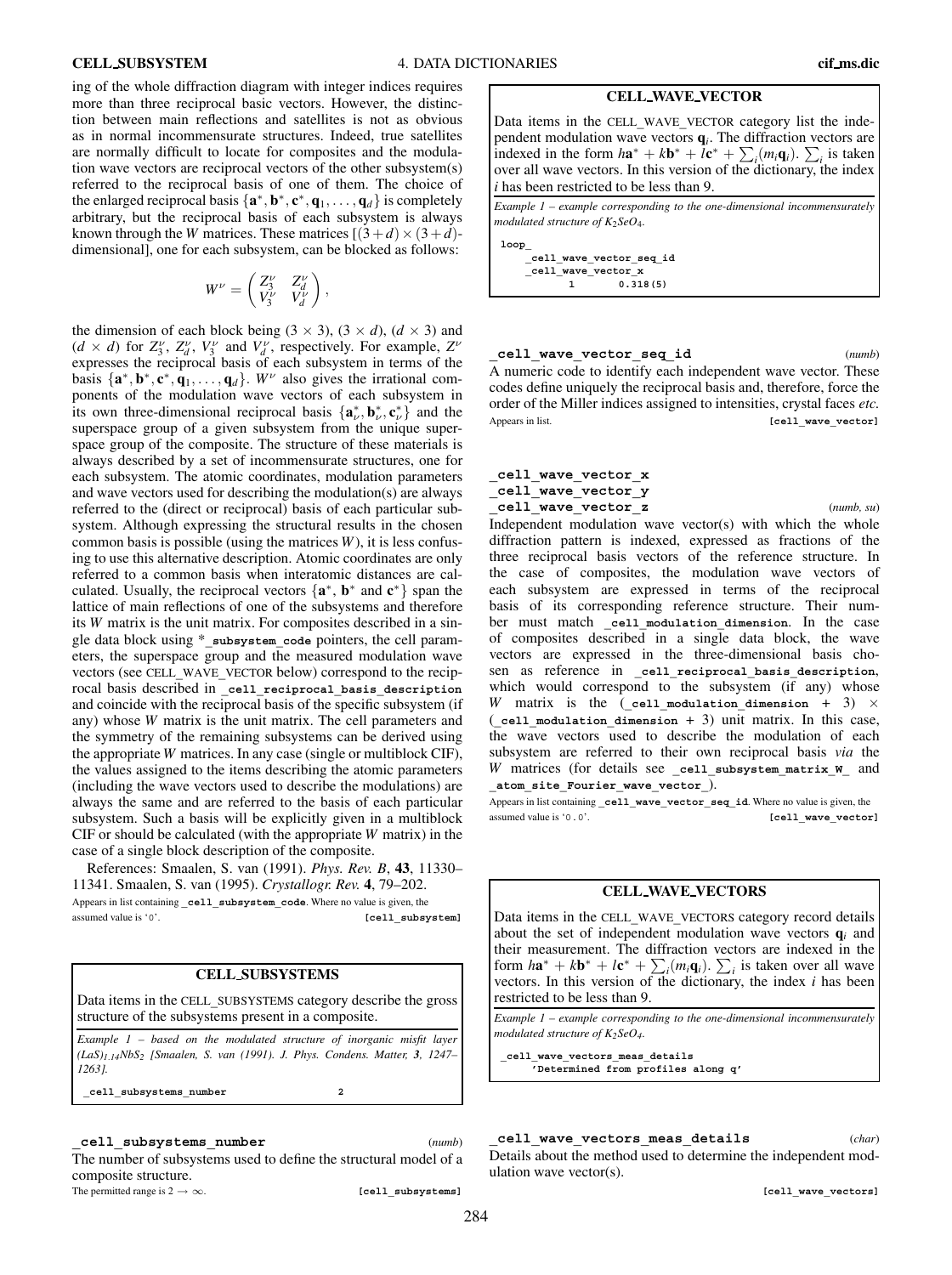**cif ms.dic** 4.3. msCIF DICTIONARY **DIFFRN STANDARD REFLN**

# **\_cell\_wave\_vectors\_pressure\_max**

**\_cell\_wave\_vectors\_pressure\_min** (*numb, su*) The maximum and minimum values of the pressure in kilopascals defining the interval within which the modulation wave vector(s) were measured.

The permitted range is  $0.0 \rightarrow \infty$ . **[cell wave vectors]** 

# **\_cell\_wave\_vectors\_temp\_max**

**\_cell\_wave\_vectors\_temp\_min** (*numb, su*) The maximum and minimum values of the temperature in kelvins defining the interval within which the modulation wave vector(s) were measured.

The permitted range is  $0.0 \rightarrow \infty$ . **[cell\_wave\_vectors]** 

**\_cell\_wave\_vectors\_variation** (*char*) Details concerning the behaviour (and its experimental detection) of the wave vector(s) with temperature and/or pressure within the ranges specified by cell wave vectors pressure max, **\_cell\_wave\_vectors\_pressure\_min**, **\_cell\_wave\_vectors\_ temp\_max** and **\_cell\_wave\_vectors\_temp\_min**.

**[cell\_wave\_vectors]**

# **DIFFRN REFLN**

Data items in the DIFFRN**\_**REFLN category record details about the intensities measured in the diffraction experiment. The DIFFRN**\_**REFLN data items refer to individual intensity measurements and must be included in looped lists. (The DIFFRN**\_**REFLNS data items specify the parameters that apply to all intensity measurements. The DIFFRN REFLNS data items are not looped.) Data items in this category are extensions of the core CIF dictionary definitions to the indexing of diffraction intensities by higherdimensional components.

| diffrn refln index m 1 |  |
|------------------------|--|
| diffrn refln index m 2 |  |
| diffrn refln index m 3 |  |
| diffrn refln index m 4 |  |
| diffrn refln index m 5 |  |
| diffrn refln index m 6 |  |
| diffrn refln index m 7 |  |
| diffrn refln index m 8 |  |

Additional Miller indices needed to write the reciprocal vector of a certain reflection in the basis described in **\_cell\_reciprocal\_basis\_description**. Following the usual convention, such a vector would be expressed as

$$
\mathbf{H} = h^* \mathbf{a}^* + k^* \mathbf{b}^* + l^* \mathbf{c}^* + m_1^* \mathbf{q}_1 + \dots + m_8^* \mathbf{q}_8,
$$

where *h*, *k*, *l* are the usual **\_diffrn\_refln\_index\_**, and  $\mathbf{q}_1, \ldots, \mathbf{q}_8$  represent the independent wave vectors given by **\_cell\_wave\_vector\_** and identified by **\_cell\_wave\_vector\_ seq\_id**. Therefore, the total number of indices of a given reflection must match (**\_cell\_modulation\_dimension**+3) and the order of the additional indices must be consistent with the codes given in **\_cell\_wave\_vector\_seq\_id**. These indices need not match **\_refln\_index\_m\_** values if a transformation of the original measured cell has occurred.

Appears in list containing **\_diffrn\_refln\_index\_h**, **\_diffrn\_refln\_index\_k**, **\_diffrn\_refln\_index\_l**. **[diffrn\_refln]**

#### **DIFFRN REFLNS**

Data items in the DIFFRN**\_**REFLNS category record details about the set of intensities measured in the diffraction experiment. The DIFFRN**\_**REFLNS data items specify the parameters that apply to all intensity measurements. The DIFFRN**\_**REFLNS data items are not looped. (The DIFFRN**\_**REFLN data items refer to individual intensity measurements and must be included in looped lists.) Data items in this category extend the core CIF dictionary definitions providing independent checks on the range of values recorded for each of the additional Miller indices given in the DIFFRN**\_**REFLN category.

| diffrn reflns limit index m 1 max |  |        |
|-----------------------------------|--|--------|
| diffrn reflns limit index m 1 min |  |        |
| diffrn reflns limit index m 2 max |  |        |
| diffrn reflns limit index m 2 min |  |        |
| diffrn reflns limit index m 3 max |  |        |
| diffrn reflns limit index m 3 min |  |        |
| diffrn reflns limit index m 4 max |  |        |
| diffrn reflns limit index m 4 min |  |        |
| diffrn reflns limit index m 5 max |  |        |
| diffrn reflns limit index m 5 min |  |        |
| diffrn reflns limit index m 6 max |  |        |
| diffrn reflns limit index m 6 min |  |        |
| diffrn reflns limit index m 7 max |  |        |
| diffrn reflns limit index m 7 min |  |        |
| diffrn reflns limit index m 8 max |  |        |
| diffrn reflns limit index m 8 min |  | (numb) |

Maximum and minimum values of the additional Miller indices appearing in **\_diffrn\_refln\_index\_m\_**. The number of ranges must match **\_cell\_modulation\_dimension**. The order of the additional indices must be consistent with the codes given in **\_cell\_wave\_vector\_seq\_id**.

**[diffrn\_reflns]**

**\_diffrn\_reflns\_satellite\_order\_max** (*numb*) Maximum order of observed satellites.

**[diffrn\_reflns]**

# **DIFFRN STANDARD REFLN**

Data items in the DIFFRN**\_**STANDARD**\_**REFLN category record details about the reflections treated as standards during the measurement of diffraction intensities. Note that these are the individual standard reflections, not the results of the analysis of the standard reflections. Data items in this category are extensions of the core CIF dictionary definitions to the indexing of standard reflections by higher-dimensional components.

```
_diffrn_standard_refln_index_m_1
_diffrn_standard_refln_index_m_2
_diffrn_standard_refln_index_m_3
_diffrn_standard_refln_index_m_4
_diffrn_standard_refln_index_m_5
_diffrn_standard_refln_index_m_6
_diffrn_standard_refln_index_m_7
_diffrn_standard_refln_index_m_8 (numb)
Additional Miller indices needed to write the reciprocal vec-
```
tors of the standard intensities used in the diffraction measurement process, in the basis described in cell reciprocal basis **description**. The total number of indices of a given standard reflection must match (**\_cell\_modulation\_dimension** + 3) and the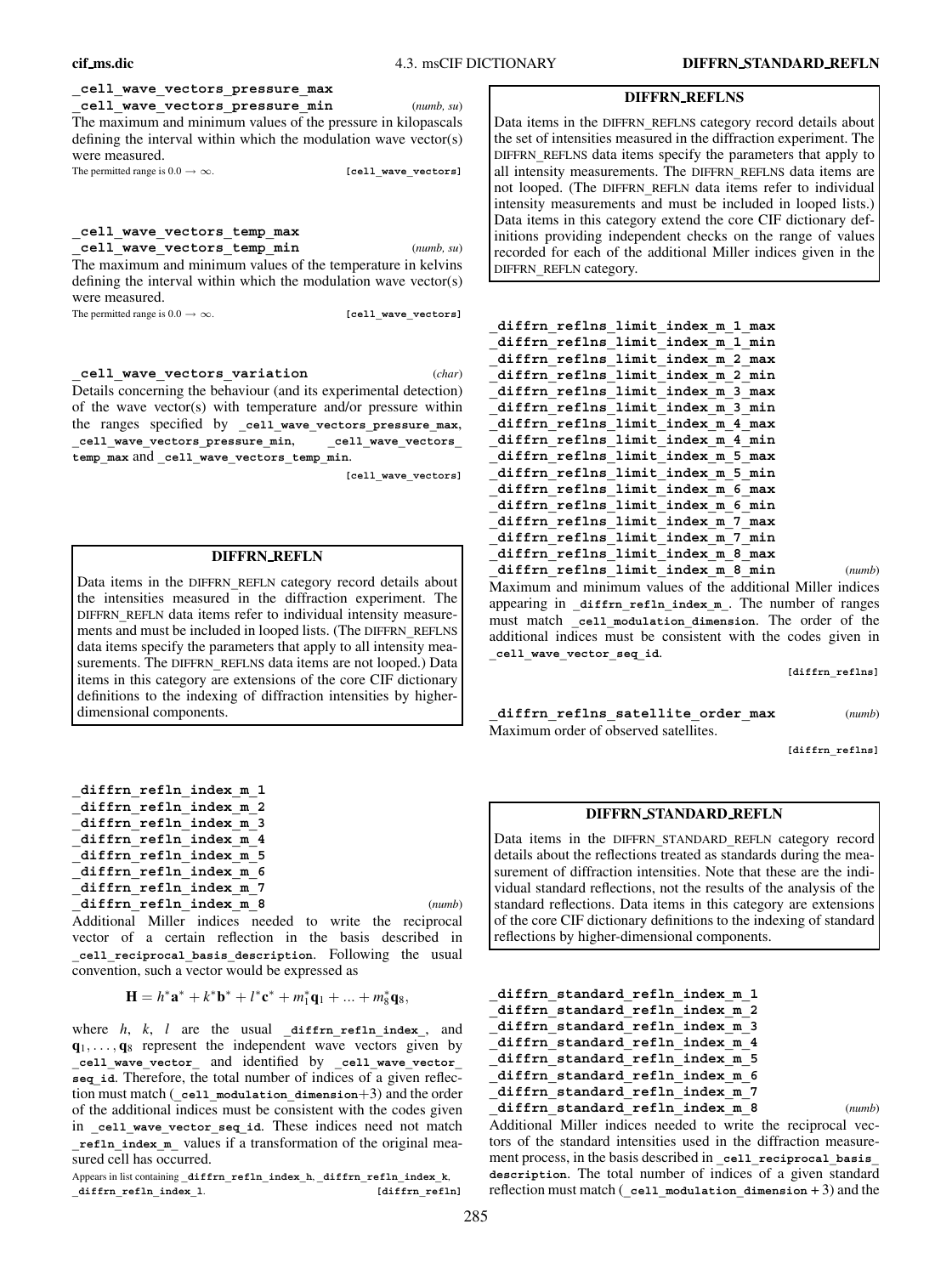## **DIFFRN STANDARD REFLN** 4. DATA DICTIONARIES **cif ms.dic**

order of the additional indices must be consistent with the codes given in **\_cell\_wave\_vector\_seq\_id**.

Appears in list containing **\_diffrn\_standard\_refln\_index\_h**,

**\_diffrn\_standard\_refln\_index\_k**, **\_diffrn\_standard\_refln\_index\_l**. **[diffrn\_standard\_refln]**

# **EXPTL CRYSTAL**

Data items in the EXPTL**\_**CRYSTAL category record details about experimental measurements on the crystal or crystals used, such as shape, size and density. The new data item added to this category specifies whether the structure is crystalline, modulated or composite.

#### **\_exptl\_crystal\_type\_of\_structure** (*char*)

The type of structure. This is used to check the consistency of a CIF: the data blocks that are expected and/or certain characteristic parameters depend on whether the material is classified as crystalline (periodic in three dimensions), modulated or composite. The data value must be one of the following:

cryst crystalline structure

| CIYSL | crystamme structure |
|-------|---------------------|
| mod   | modulated structure |

comp composite (misfit) structure

Where no value is given, the assumed value is 'cryst'. **[exptl\_crystal]** 

# **EXPTL CRYSTAL FACE**

Data items in the EXPTL**\_**CRYSTAL**\_**FACE category record details of the crystal faces. Data items in this category are extensions of the core CIF dictionary definitions to the indexing of crystal faces by higher-dimensional components.

```
_exptl_crystal_face_index_m_1
_exptl_crystal_face_index_m_2
_exptl_crystal_face_index_m_3
_exptl_crystal_face_index_m_4
_exptl_crystal_face_index_m_5
_exptl_crystal_face_index_m_6
_exptl_crystal_face_index_m_7
_exptl_crystal_face_index_m_8 (numb)
```
Additional Miller indices of the crystal face associated with the value exptl crystal face perp dist when the face is indexed using a multidimensional scheme. The total number of indices must match (**\_cell\_modulation\_dimension** + 3). The order of the indices must be consistent with the codes given in **\_cell\_wave\_vector\_seq\_id**.

Appears in list containing **\_exptl\_crystal\_face\_index\_h**,

**\_exptl\_crystal\_face\_index\_k**, **\_exptl\_crystal\_face\_index\_l**.

**[exptl\_crystal\_face]**

#### **GEOM ANGLE**

Data items in the GEOM**\_**ANGLE category record details about the bond angles, as calculated from the ATOM, CELL and SYMME-TRY data. These extensions to the core CIF dictionary definitions record the maximum, minimum and average values of angles and extend the symmetry-operation code used in angle listings to the higher-dimensional superspace form.

**\_geom\_angle\_max \_geom\_angle\_min \_geom\_angle\_av** (*numb, su*)

Maximum, minimum and average angles in degrees bounded by

**\_geom\_angle\_atom\_site\_label\_1**, \***\_2**, and \***\_3**. The site at \***\_2** is at the apex of the angle.

Appears in list containing **\_geom\_angle\_atom\_site\_label\_**. **[geom\_angle]**

# **\_geom\_angle\_site\_ssg\_symmetry\_1 \_geom\_angle\_site\_ssg\_symmetry\_2 \_geom\_angle\_site\_ssg\_symmetry\_3** (*char*)

The symmetry code of each atom site as the symmetry operation number '*n*' and the higher-dimensional translation ' $m_1 \ldots m_n$ '. These numbers are combined to form the code ' $n m_1 \ldots m_p$ ' or  $n_{-}m_{1} \ldots m_{p}$ . The character string  $n_{-}m_{1} \ldots m_{p}$  is composed as follows: '*n*' refers to the symmetry operation that is applied to the superspace coordinates. It must match a number given in **\_space\_group\_symop\_ssg\_id.** ' $m_1 \ldots m_p$ ' refer to the translations that are subsequently applied to the symmetry-transformed coordinates to generate the atom used in calculating the angle. These translations  $(t_1, \ldots, t_p)$  are related to  $(m_1 \ldots m_p)$  by the relations  $m_1 = 5 + t_1, \ldots, m_p = 5 + t_p$ . By adding 5 to the translations, the use of negative numbers is avoided. The number '*p*' must agree with (**\_cell\_modulation\_dimension** + 3). If there are no cell translations, the translation number may be omitted. If no symmetry operations or translations are applicable, then a single full stop  $\cdot$  is used.

Appears in list containing **\_geom\_angle\_atom\_site\_label\_**.

Examples: '.' (no symmetry or translation to site), '4' (4th symmetry operation applied), '7 6455' (7th symmetry position; +**a** on *x*, -**b** on *y*). **[geom\_angle]**

## **GEOM BOND**

Data items in the GEOM**\_**BOND category record details about bonds, as calculated from the ATOM, CELL and SYMMETRY data. These extensions to the core CIF dictionary definitions record the maximum, minimum and average lengths of bonds and extend the symmetry-operation code used in bond listings to the higherdimensional superspace form.

**\_geom\_bond\_distance\_max \_geom\_bond\_distance\_min \_geom\_bond\_distance\_av** (*numb, su*)

Maximum, minimum and average values of the intramolecular bond distance in ångströms.

Appears in list containing **\_geom\_bond\_atom\_site\_label\_**. The permitted range is  $0.0 \rightarrow \infty$ . **[geom\_bond]** 

# **\_geom\_bond\_site\_ssg\_symmetry\_1 \_geom\_bond\_site\_ssg\_symmetry\_2** (*char*)

The symmetry code of each atom site as the symmetry operation number '*n*' and the higher-dimensional translation ' $m_1 \ldots m_p$ '. These numbers are combined to form the code '*n*  $m_1 \ldots m_p$ ' or  $n_{1}$  *m*<sub>1</sub> ... *m<sub>p</sub>*. The character string  $n_{1}$  *m*<sub>1</sub> ... *m<sub>p</sub>* is composed as follows: '*n*' refers to the symmetry operation that is applied to the superspace coordinates. It must match a number given in **\_space\_group\_symop\_ssg\_id**. '*m*<sup>1</sup> ... *mp*' refer to the translations that are subsequently applied to the symmetry-transformed coordinates to generate the atom used in calculating the bond. These translations  $(t_1, \ldots, t_p)$  are related to  $(m_1 \ldots m_p)$  by the relations  $m_1 = 5 + t_1, \ldots, m_p = 5 + t_p$ . By adding 5 to the translations, the use of negative numbers is avoided. The number '*p*' must agree with (**\_cell\_modulation\_dimension** + 3). If there are no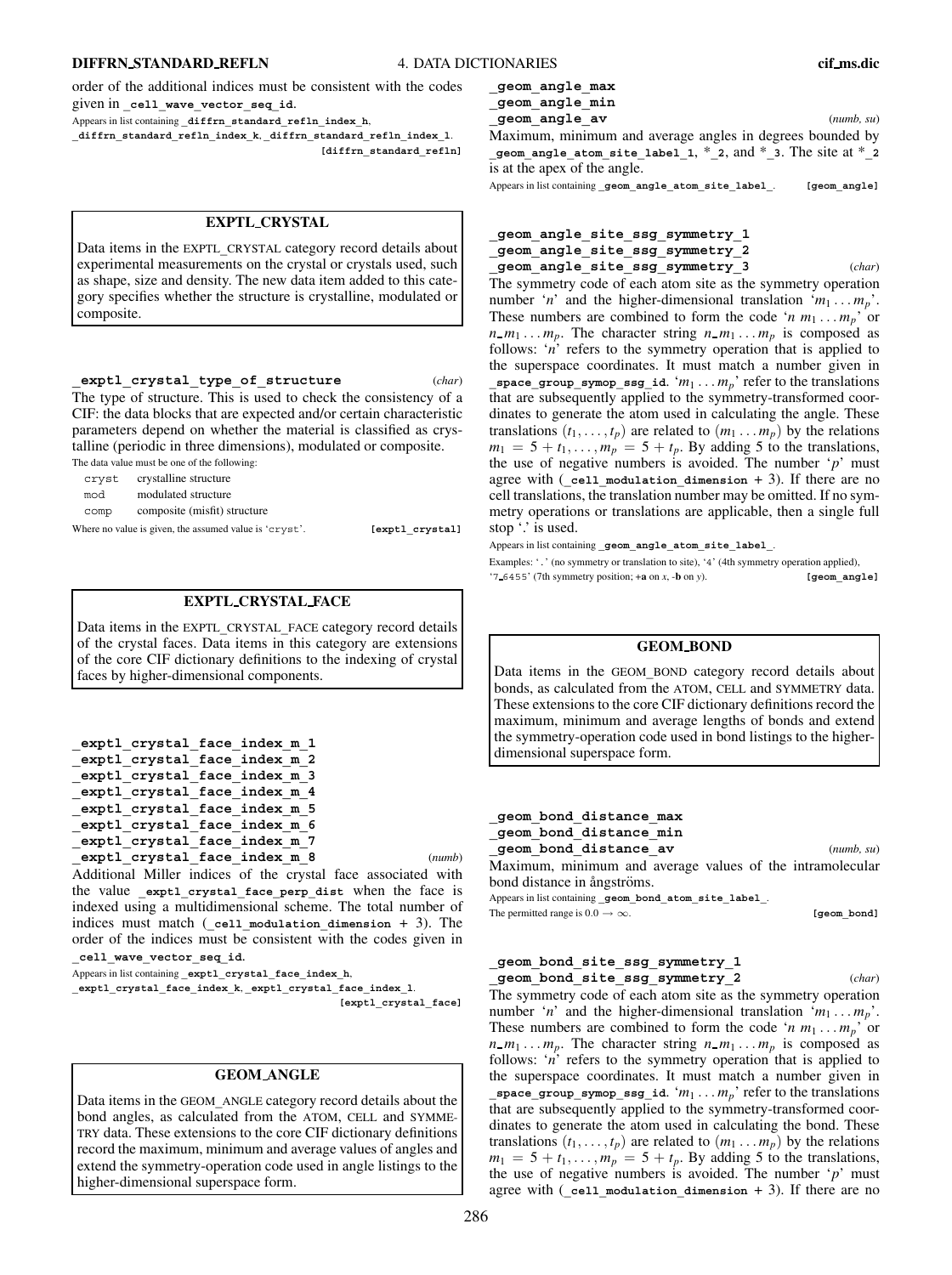cell translations, the translation number may be omitted. If no symmetry operations or translations are applicable, then a single full stop  $\therefore$  is used.

Appears in list containing **\_geom\_bond\_atom\_site\_label\_**.

Examples: '.' (no symmetry or translation to site), '4' (4th symmetry operation applied), '7 6455' (7th symmetry position; +**a** on *x*, -**b** on *y*). **[geom\_bond]**

# **GEOM CONTACT**

Data items in the GEOM**\_**CONTACT category record details about interatomic contacts, as calculated from the ATOM, CELL and SYMMETRY data. These extensions to the core CIF dictionary definitions record the maximum, minimum and average values of contact distances and extend the symmetry-operation code used in contact-distance listings to the higher-dimensional superspace form.

**\_geom\_contact\_distance\_max \_geom\_contact\_distance\_min \_geom\_contact\_distance\_av** (*numb, su*)

Maximum, minimum and average values of the interatomic contact distance in ångströms. Appears in list containing **\_geom\_contact\_atom\_site\_label\_**.

The permitted range is  $0.0 \rightarrow \infty$ . **[geom\_contact]** 

## **\_geom\_contact\_site\_ssg\_symmetry\_1 \_geom\_contact\_site\_ssg\_symmetry\_2** (*char*)

The symmetry code of each atom site as the symmetry operation number '*n*' and the higher-dimensional translation ' $m_1 \ldots m_p$ '. These numbers are combined to form the code '*n*  $m_1 \ldots m_p$ ' or  $n_{m_1} \ldots m_p$ . The character string  $n_{m_1} \ldots m_p$  is composed as follows: '*n*' refers to the symmetry operation that is applied to the superspace coordinates. It must match a number given in  $\frac{p}{q}$  space\_group\_symop\_ssg\_id. ' $m_1 \ldots m_p$ ' refer to the translations that are subsequently applied to the symmetry-transformed coordinates to generate the atom used in calculating the contact. These translations  $(t_1, \ldots, t_p)$  are related to  $(m_1 \ldots m_p)$  by the relations  $m_1 = 5 + t_1, \ldots, m_p = 5 + t_p$ . By adding 5 to the translations, the use of negative numbers is avoided. The number '*p*' must agree with (**\_cell\_modulation\_dimension** + 3). If there are no cell translations, the translation number may be omitted. If no symmetry operations or translations are applicable, then a single full stop  $\lq$  is used.

Appears in list containing **\_geom\_contact\_atom\_site\_label\_**.

Examples: '.' (no symmetry or translation to site), '4' (4th symmetry operation applied), '7 6455' (7th symmetry position; +**a** on *x*, -**b** on *y*). **[geom\_contact]**

# **GEOM TORSION**

Data items in the GEOM**\_**TORSION category record details about torsion angles, as calculated from the ATOM, CELL and SYMME-TRY data. These extensions to the core CIF dictionary definitions record the maximum, minimum and average values of torsion angles and extend the symmetry-operation code used in torsionangle listings to the higher-dimensional superspace form.

**\_geom\_torsion\_max**

**\_geom\_torsion\_min \_geom\_torsion\_av** (*numb, su*)

Maximum, minimum and average torsion angles in degrees bounded by the four atom sites identified by the **\_geom\_torsion\_atom\_site\_label\_** codes. These must match labels specified as  $atom$  site label in the atom list. The torsionangle definition should be that of Klyne and Prelog.

Reference: Klyne, W. & Prelog, V. (1960). *Experientia*, **16**, 521–523.

Appears in list containing **\_geom\_torsion\_atom\_site\_label\_**. **[geom\_torsion]**

```
_geom_torsion_site_ssg_symmetry_1
```

```
_geom_torsion_site_ssg_symmetry_2
```

```
_geom_torsion_site_ssg_symmetry_3
```
**\_geom\_torsion\_site\_ssg\_symmetry\_4** (*char*) The symmetry code of each atom site as the symmetry operation number '*n*' and the higher-dimensional translation ' $m_1 \ldots m_p$ '. These numbers are combined to form the code '*n*  $m_1 \ldots m_p$ ' or  $n_{m_1} \ldots m_p$ . The character string  $n_{m_1} \ldots m_p$  is composed as follows: '*n*' refers to the symmetry operation that is applied to the superspace coordinates. It must match a number given in **space** group symop ssg id. ' $m_1$ ...  $m_p$ ' refer to the translations that are subsequently applied to the symmetry-transformed coordinates to generate the atom used in calculating the angle. These translations  $(t_1, \ldots, t_p)$  are related to  $(m_1 \ldots m_p)$  by the relations  $m_1 = 5 + t_1, \ldots, m_p = 5 + t_p$ . By adding 5 to the translations, the use of negative numbers is avoided. The number '*p*' must agree with (**\_cell\_modulation\_dimension** + 3). If there are no cell translations, the translation number may be omitted. If no symmetry operations or translations are applicable, then a single full stop '.' is used.

Appears in list containing **\_geom\_torsion\_atom\_site\_label\_**.

Examples: '.' (no symmetry or translation to site), '4' (4th symmetry operation applied), '7 6455' (7th symmetry position; +**a** on *x*, -**b** on *y*). **[geom\_torsion]**

# **REFINE**

Data items in the REFINE category record details about the structure refinement parameters. The new items in this category extend those of the core CIF dictionary and are specific to the refinement of modulated structures.

| refine 1s mod func description                                                                                                                | (char)   |
|-----------------------------------------------------------------------------------------------------------------------------------------------|----------|
| Types of modulation present in the structural model and their                                                                                 |          |
| parameterization.                                                                                                                             |          |
| Examples: 'Only displacive modulation. Fourier series.',<br>; Modulation of atom S(1) described by a non-standard<br>linear sawtooth function |          |
|                                                                                                                                               | [refine] |
| refine 1s mod hydrogen treatment                                                                                                              |          |

Treatment of hydrogen-atom modulation parameters in the refinement.

The data value must be one of the following:

| refA    | refined H-atom displacive modulation parameters only                    |      |
|---------|-------------------------------------------------------------------------|------|
| refxyzA | refined H-atom coordinates and displacive modulation<br>parameters only |      |
| refP    | refined H-atom occupational modulation parameters<br>only               |      |
| refUP   | refined H-atom $U$ and occupational modulation param-<br>eters only     |      |
| nomod   | no modulation of H-atom parameters                                      |      |
| .       |                                                                         | .  . |

Where no value is given, the assumed value is 'nomod'. **[refine]**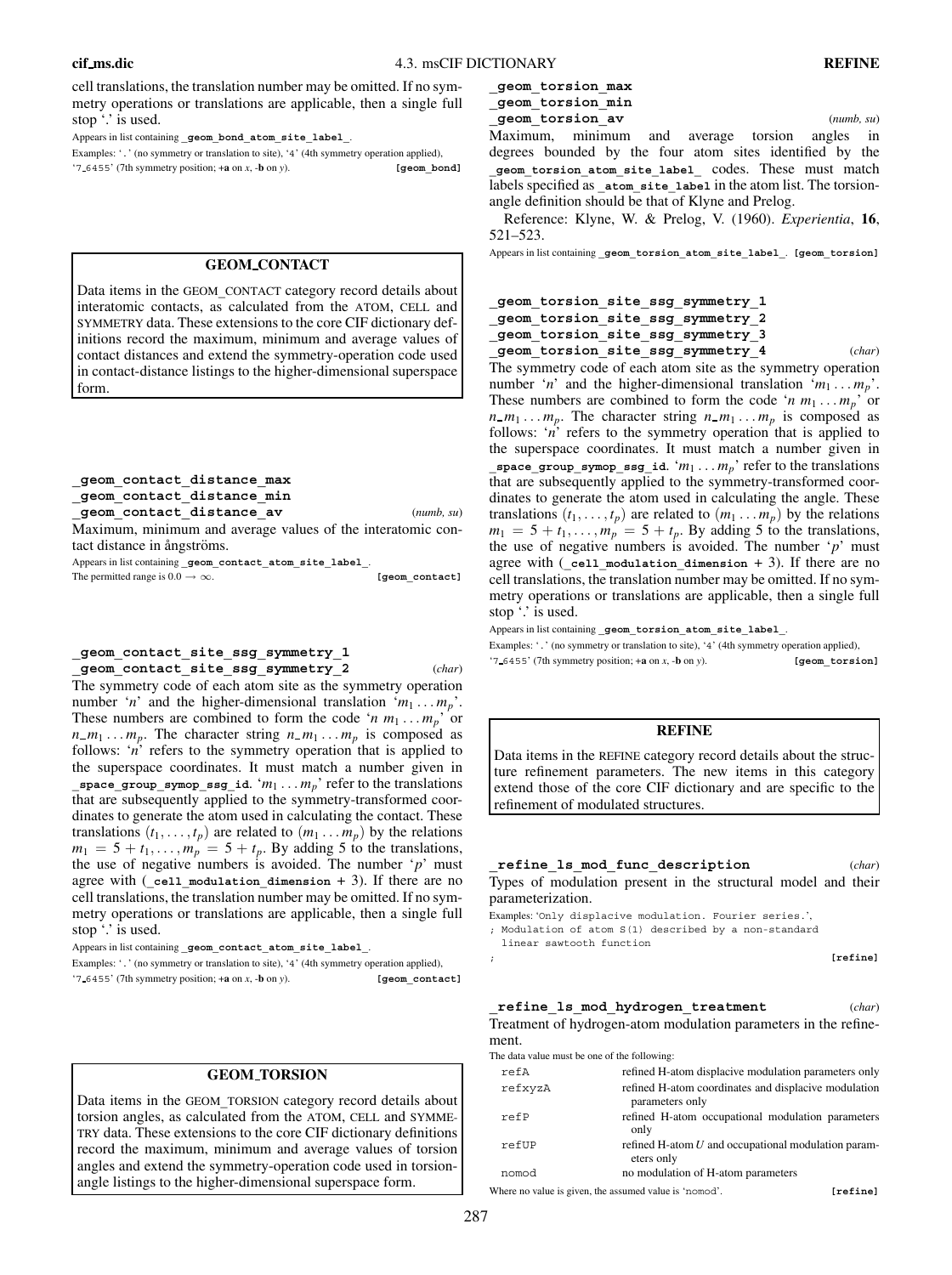**\_refine\_ls\_mod\_overall\_phason\_coeff** (*numb, su*) The phason coefficient used to calculate the overall phason correction.

The permitted range is  $0.0 \rightarrow \infty$ . Where no value is given, the assumed value is '0.0'.

**[refine]**

#### **\_refine\_ls\_mod\_overall\_phason\_formula** (*char*)

The expression for the overall phason correction, if used. The data value must be one of the following:

Axe Axe, J. D. (1980). *Phys. Rev. B*, **21**, 4181–4190.

Ovr Overhauser, A. W. (1971). *Phys. Rev. B*, **3**, 3173–3182.

**[refine]**

### **REFLN**

Data items in the REFLN category record details about the reflections used to determine the ATOM**\_**SITE data items. The REFLN data items refer to individual reflections and must be included in looped lists. The REFLNS data items specify the parameters that apply to all reflections. The REFLNS data items are not looped. Data items in this category are extensions of the core CIF dictionary definitions to the indexing of reflections used in the refinement by higher-dimensional components.

**\_refln\_index\_m\_1 \_refln\_index\_m\_2 \_refln\_index\_m\_3 \_refln\_index\_m\_4 \_refln\_index\_m\_5 \_refln\_index\_m\_6 \_refln\_index\_m\_7 \_refln\_index\_m\_8** (*numb*)

Additional Miller indices of a particular reflection in the basis described in **\_cell\_reciprocal\_basis\_description**. The total number of indices must match (**\_cell\_modulation\_dimension** + 3). The order of the additional indices must be consistent with the codes given in **\_cell\_wave\_vector\_seq\_id**.

Appears in list containing **\_refln\_index\_h**, **\_refln\_index\_k**, **\_refln\_index\_l**. **[refln]**

#### **REFLNS**

Data items in the REFLNS category record details about the reflections used to determine the ATOM**\_**SITE data items. The REFLN data items refer to individual reflections and must be included in looped lists. The REFLNS data items specify the parameters that apply to all reflections. The REFLNS data items are not looped. Data items in this category extend the core CIF dictionary definitions providing independent checks on the range of values recorded for each of the additional Miller indices given in the REFLN category.

| reflns limit index m 1 max |
|----------------------------|
| reflns limit index m 1 min |
| reflns limit index m 2 max |
| reflns limit index m 2 min |
| reflns limit index m 3 max |
| reflns limit index m 3 min |
| reflns limit index m 4 max |
| reflns limit index m 4 min |
| reflns limit index m 5 max |
| reflns limit index m 5 min |

| reflns limit index m 6 max                                           |
|----------------------------------------------------------------------|
| reflns limit index m 6 min                                           |
| reflns limit index m 7 max                                           |
| reflns limit index m 7 min                                           |
| reflns limit index m 8 max                                           |
| reflns limit index m 8 min<br>(numb)                                 |
| Maximum and minimum values of the additional Miller indices          |
| appearing in $_{\text{refln\_index\_m}}$ . The number of ranges must |

match cell modulation dimension. The order of the additional indices must be consistent with the codes given in **\_cell\_wave\_vector\_seq\_id**. These need not be the same as the **\_diffrn\_reflns\_limit\_index\_m\_**.

**[reflns]**

## **SPACE GROUP**

The SPACE**\_**GROUP category introduced in the symmetry CIF dictionary (cif sym.dic) is intended to replace the original core SYM-METRY category. For modulated structures, superspace-group descriptions may be included in the same category, but include the  $\text{ssg}$  flag to indicate their dimensionality of  $> 3$ .

**\_space\_group\_ssg\_IT\_number** (*numb*)

Superspace-group number from *International Tables for Crystallography*, Vol. C (2004). Valid only for one-dimensional modulated structures.

Reference: *International Tables for Crystallography* (2004). Vol. C, Chapter 9.8. Dordrecht: Kluwer Academic Publishers. The permitted range is  $1.1 \rightarrow \infty$ . **[space\_group]** 

#### **\_space\_group\_ssg\_name** (*char*)

Superspace-group symbol conforming to an alternative definition from that given in **\_space\_group\_ssg\_name\_IT** and **\_space\_group\_ssg\_name\_WJJ** for one-dimensional modulated structures or to the superspace-group name for higher dimensions. When necessary, indicate the origin and the setting. Use a colon ':' as a separator between the different parts of the superspacegroup symbol. Within each part, leave a space between each component. Rules for the notation for Hermann–Mauguin and Hall symbols (if present) are given in the symmetry CIF dictionary (cif sym.dic) and, partially, in **\_space\_group\_ssg\_name\_IT** and **\_space\_group\_ssg\_name\_WJJ**. For composites described in a single data block, the superspace group describes the symmetry of the whole structure. The symmetry of each subsystem can be derived using the appropriate *W* matrices.

Example: 'Hall's notation W:-P -2xb -2ya:q q'. **[space\_group]**

#### **\_space\_group\_ssg\_name\_IT** (*char*)

Superspace-group symbol as given in *International Tables for Crystallography*, Vol. C (2004). Valid only for one-dimensional modulated structures. The symbol is divided into three parts: the Hermann–Mauguin space-group symbol of the reference structure, the modulation wave vector and the phase shift (or internal translation) associated with each component of the space group. Each component of the space-group name is separated by a space. Subscripts should appear without special symbols and bars should be given as negative signs. The components of the modulation wave vector (in parentheses) and the phase shifts are also separated by a